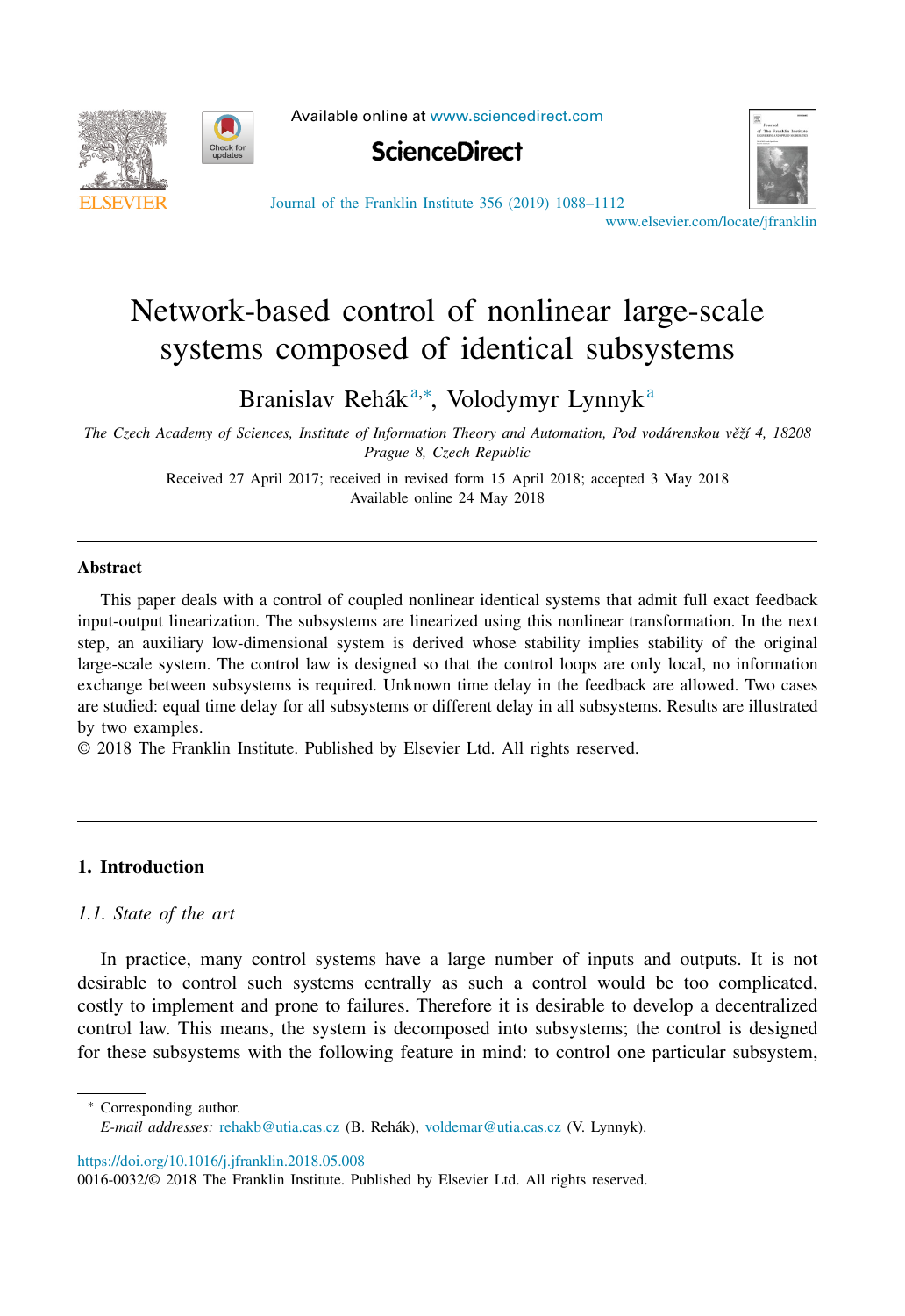only information gained from this subsystem are used; the control must be robust enough to stabilize the system even in presence of interactions caused by other subsystems. See also [\[1,2\]](#page-23-0) for further details.

A special case of large-scale systems are systems composed of a large number of identical subsystems. In practice, this kind of systems describes e.g. crystal growth furnaces [\[3\],](#page-23-0) applications in optics  $[4]$  or control of paper machines  $[5]$ . Control of spatially distributed systems like vehicle platoons [\[6\]](#page-23-0) or flight formations is a related problem.

A particular kind of these systems are systems where every subsystem is connected to every other subsystem. These systems will be called symmetrically interconnected systems in accordance with Chapter 12 in  $[1]$ . An introduction to these systems appeared in  $[7]$  where application of this theory to the control of parallel reactors with combined precooling is described. Let us mention control of power systems  $[8,9]$  which is another important application of these systems.

The essential tool for analysis of systems composed of identical interconnected subsystems is a state transformation that converts the interconnected system into a block-diagonal one. See [\[1\]](#page-23-0) for symmetrically coupled systems or [\[10\]](#page-23-0) or [\[11\]](#page-23-0) for systems with a general coupling. Therefore, stability of the interconnected system is converted into the problem of robust control of a system with dimension equal to the dimension of one subsystem. The stabilizing solution for this system is obtained using linear matrix inequalities (LMI). These ideas were later elaborated e.g. in [\[12,13\],](#page-23-0) a thorough analysis together with analysis of fault tolerance can be found in [\[14\].](#page-23-0) Control of a switched system composed of identical subsystems is treated in [\[15\].](#page-23-0) Let us also mention LQ-optimal control of a large number of identical coupled systems in [\[16\].](#page-23-0) Decomposition approach to the control of symmetric system is presented in [\[17\].](#page-23-0)

Control of large-scale systems is naturally combined with communication networks. Usage of communication networks helps to save costs through reducing complexity of wiring and provides a high degree of flexibility and reliability. On the other hand, several issues arise, e.g. random delays in the communication channel and packet dropouts occur, quantization is inevitable etc., see [\[2\]](#page-23-0) and references therein. Control of large-scale symmetrically interconnected systems is treated in [\[18\].](#page-23-0) Analysis of the maximal allowable time delay in the networked control systems can be found in [\[19\].](#page-23-0)

The problem of time delay systems control is usually solved using LMI. Recently, the so-called descriptor approach [\(\[20,21\]](#page-23-0) and others) gained attention as it is easy-to-implement and yields results that are not overly conservative. The estimates are usually based on the Jensen's inequality as presented e.g. in [\[22\].](#page-24-0) The aforementioned approach is used in this paper as well. The estimates can be further improved e.g. by replacing the Jensen inequality by the Wirtinger inequality [\[23–26\]](#page-24-0) and others.

In the early days, the control of large systems was focused on linear systems. However, interest in control of large-scale nonlinear systems is rising. A large group is formed by methods that handle the nonlinearity using the Lipschitz inequality and subsequent employing linear robust design methods, mostly based on  $H_{\infty}$  control. In [\[27\],](#page-24-0) this approach is used while employing Jensen's inequality to prove exponential stability. Other results from this class are described in [\[28,29\].](#page-24-0) In other works, the interconnected systems are handled e.g. by backstepping. Two cases of interconnections are distinguished: weakly and strongly coupled large-scale systems. In the case of weakly-coupled systems, the interconnections between subsystems are realized through functions of outputs of subsystems, see e.g. in [\[30–32\]](#page-24-0) and others. On the other hand, the interconnection terms depend on arbitrary state variables of other subsystems in the case of strongly interconnected systems, see [\[33\].](#page-24-0) A control of large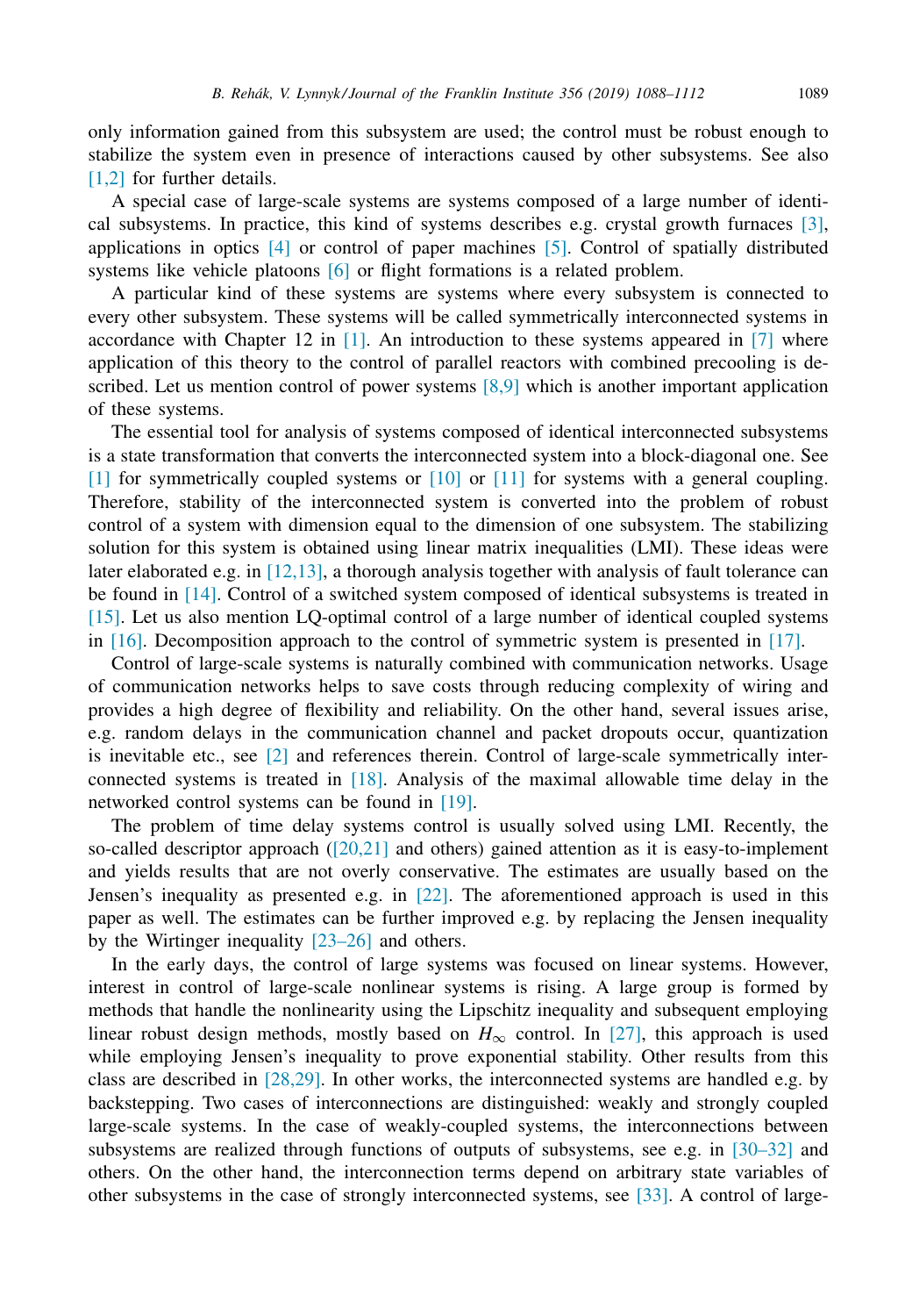scale nonlinear systems where all subsystems are similar (the system matrices are coupled by the similarity transformation) is derived in [\[34\]](#page-24-0) using LMI. Furthermore, control of large-scale nonlinear systems via exact linearization is presented in [\[35\].](#page-24-0) In this paper, the output-feedback control is designed so that asymptotic tracking is achieved.

# *1.2. Contribution of the paper*

Networked control of nonlinear weakly coupled large-scale systems composed of identical subsystems is studied. The main contribution is to present a novel method based on full exact feedback linearization [\(\[36\],](#page-24-0) Chapter 12.2) of the subsystems in connection with the dimension reduction, as explained in [\[1\].](#page-23-0) Moreover, time delays in the control loop are considered and treated using the descriptor approach. The authors believe this combination has never been explored before. The controller design is less conservative while the method remains easy-toimplement and does not pose overly demanding requirements on the computational resources. The most significant features are:

- Exploiting the nonlinear structure of the system rather than merely approximating it by the Lipschitz inequality as is the usual approach for control of identical interconnected systems.
- Formulating the LMI problem with help of the descriptor approach specifically tailored to handle the uncertainties resulting from the exact feedback linearization and demonstrating viability of the descriptor approach to solve the aforementioned problem.
- Formulating the above mentioned LMI problem so that it involves only matrices whose dimension does not depend on the number of the subsystems but solely on the dimension of the subsystems.

The proposed method is an extension of the control design for linear symmetric systems with a single delay in the control loop described in [\[12\]](#page-23-0) to nonlinear systems and in case of multiple delays in [\[13\].](#page-23-0) Effects of other phenomena occurring in the networked control (e.g. quantization) are not considered in this paper.

The results could potentially be extended to the application to complex dynamical networks [\[37,38\]](#page-24-0) and chaotic systems [\[39–41\].](#page-24-0)

# *1.3. Outline*

The problem is defined in the second section. All state transformations are presented in the third section. The controller design follows; analysis of an auxiliary system from the [Section](#page-9-0) 4.2 is a crucial part of this section. The fifth section contains examples together with brief discussion about the results. The proofs of theorems concerning the auxiliary system are concentrated in the Appendix. Finally, conclusions and outlooks finish the paper.

## **2. Problem setting**

## **Notation:**

• The symbol  $L_f \lambda$  denotes the so-called Lie derivative:  $L_f \lambda(x) = \frac{d\lambda}{dx} f(x)$  where  $\lambda: R^n \to R$ , *f*:  $R^n \rightarrow R^n$  and the function  $\lambda$  is sufficiently smooth.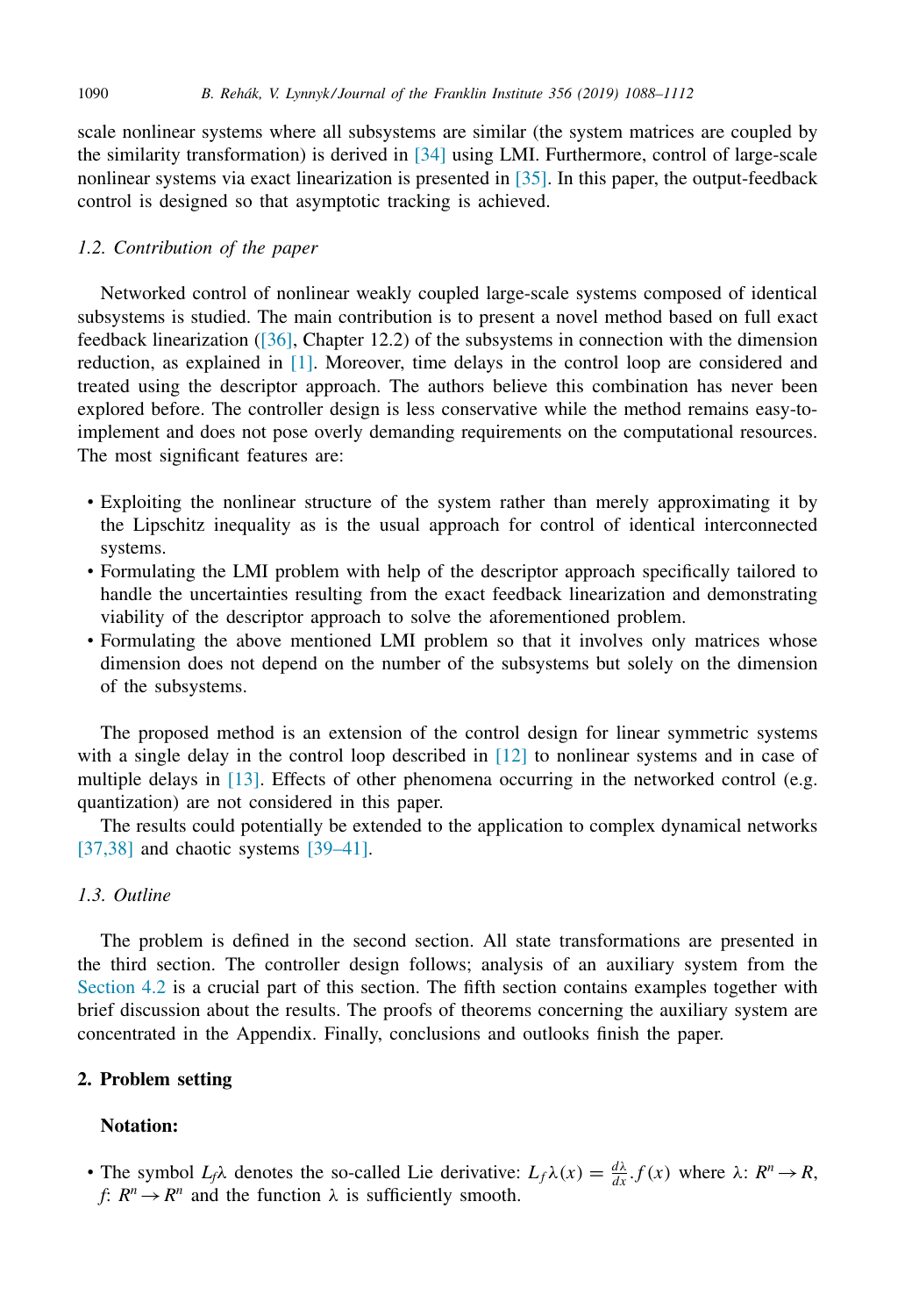- <span id="page-3-0"></span>• If *P* is a square matrix, then  $P > 0$  means the matrix *P* is symmetric positive definite.
- For any function *f* depending on time, the time argument is omitted where no confusion can arise: *f* means the same as  $f(t)$ . If the argument is different from *t*, it is written in full.
- If *M*, *N* are matrices, then diag(*M*, *N*) =  $\begin{pmatrix} M & 0 \\ 0 & N \end{pmatrix}$ . Here as well as in the subsequent text, **0** denotes the zero matrix of appropriate dimension.
- The symbol *I* denotes the identity matrix. Its dimension can depends on the context where this symbol is used. If a confusion can arise, then the symbol  $I_k$  which denotes the  $k$ dimensional identity matrix is used.
- In symmetric matrices, the part under the diagonal is not written in full, rather, the symbol \* is used:  $\begin{pmatrix} X & Y \\ * & Z \end{pmatrix} = \begin{pmatrix} X & Y \\ Y^T & Z \end{pmatrix}$
- If *f* is a function of time, then  $f<sub>\tau</sub>$  denotes this function with a delayed argument:  $f<sub>\tau</sub>$  = *f* ( $t - \tau$ ) for all  $\tau > 0$ .

The system to be controlled is composed of *N* identical subsystems. The *i*th subsystem  $(i = 1, \ldots, N)$  is described by the equation

$$
\dot{x}_i = f(x_i) + g(x_i)u_i + \sum_{j=1, j \neq i}^{N} J_{ij}l\lambda(x_j).
$$
\n(1)

The symbol  $x_i = (x_{1,i}, \ldots, x_{n,i})^T$  denotes the state of the *i*th subsystem,  $u_i$  is its control. It is supposed that the functions *f*:  $R^n \to R^n$ ,  $\lambda$ :  $R^n \to R$  are sufficiently smooth,  $g: R^n \to R^n$ is continuous,  $l = (l_1, \ldots, l_n)^T \in R^n$ . The term  $\sum_{j=1, j \neq i}^N J_{ij} l \lambda(x_j)$  represents interconnections, that means, it describes the influence of other subsystems on the *i*th one. The matrix  $J \in R^{N \times N}$ is the adjacency matrix with  $J_{ij} \in \{0, 1\}$  such that  $J_{ii} = 0$  for all *i*,  $J_{ij} = 1$  if and only if the derivative of the *i*th state depends on the *j*th one.

The goal is to find a feedback control  $u_i = \mathbf{F}(x_i)$  for all  $i = 1, \ldots, N$  such that, if the control input  $u_i$  is applied to the *i*th subsystem, the overall system is stabilized. Note also that to control the *i*th subsystem, only values of state of the *i*th subsystem are needed as this is the main objective for the decentralized control.

Time delay in the control loop is considered: the control action is computed from delayed state values. This (time varying) delay in the control of the *i*th subsystem is denoted by  $\tau_i(t)$ . In accordance with the above notation, the symbol  $\tau_i$  means the same as  $\tau_i(t)$ . The functions  $\tau_i$  are not known.

**Assumption 1.** There exists a constant  $\bar{\tau} > 0$  such that  $\tau_i(t) \in [0, \bar{\tau}]$  for each  $i = 1, \ldots, N$ . This constant is assumed to be available for the control design.

**Assumption 2.** The matrix *J* is diagonalizable; this means, there exists an invertible matrix *U* and a diagonal matrix *D* such that  $J = U^{-1}DU$ . Moreover, all eigenvalues of the matrix *J* are real.

**Remark 1.** The form of the system (1) where the interconnections depend on a certain function  $\lambda$  (which plays the role of the output in the subsequent text) seems to be restrictive. However, several important practical applications, e.g. control of power electric networks or decentralized control of platoons of vehicles with nonlinear dynamics, lead to a problem satisfying this assumption.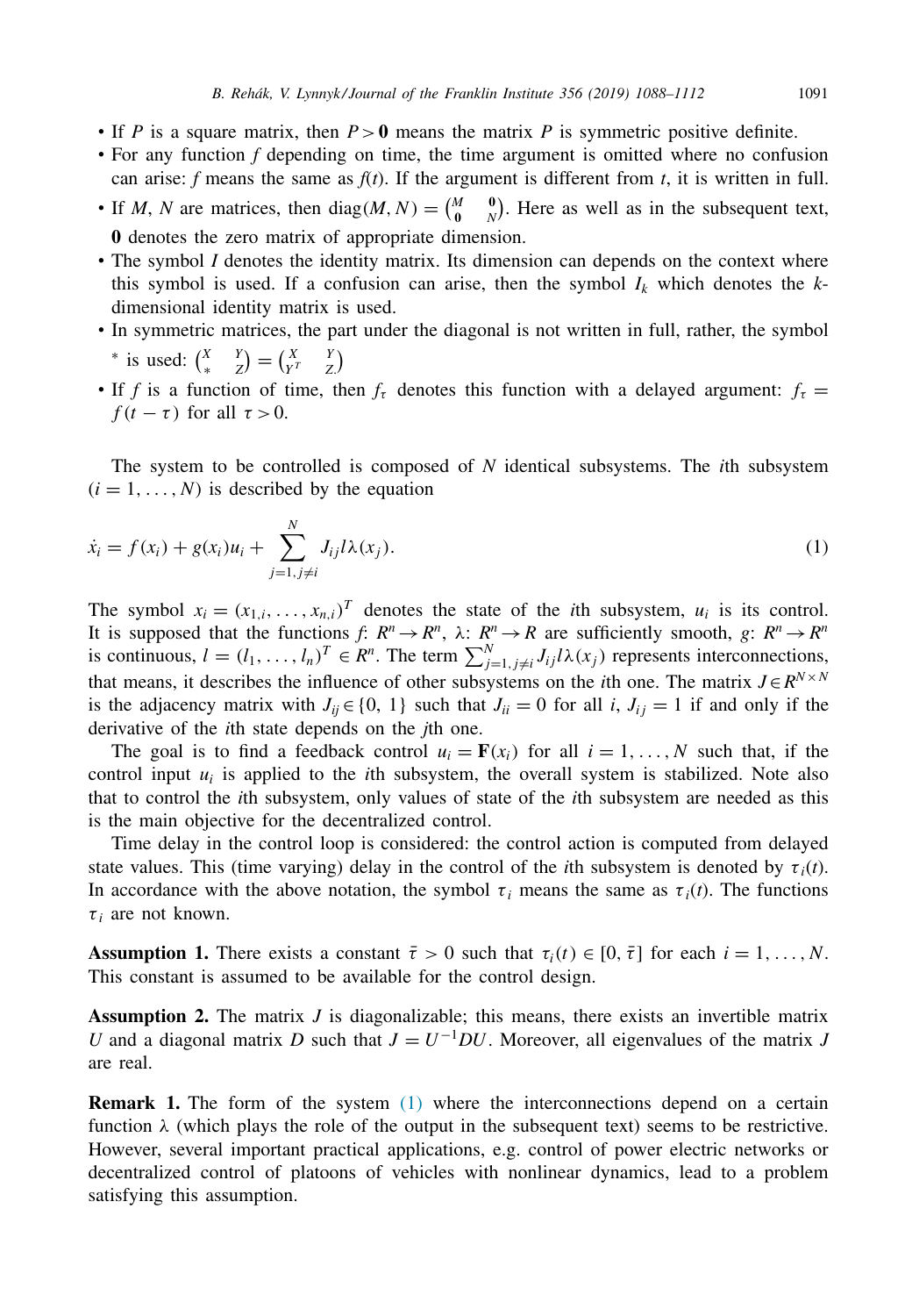#### **3. Transformation of the subsystems**

**Assumption 3.** The auxiliary system  $\dot{x} = f(x) + g(x)u$ ,  $y = \lambda(x)$  has relative degree *n*.

Full exact feedback input-output linearization transforms the system [\(1\)](#page-3-0) by using the following variables:

$$
\xi_i = \mathcal{T}(x_i) = (\lambda(x_i), \dots, L_f^{n-1} \lambda(x_i))^T.
$$
\n
$$
(2)
$$

Moreover, let us define functions  $\Phi: R^n \to R$ ,  $\Psi: R^n \to R$  as follows:

$$
\Phi(\xi_i) = L_f^n \lambda(x_{1,i}), \ \Psi(\xi_i) = L_g L_f^{n-1} \lambda(x_{1,i}), \ \ v_i = \Psi(\xi_i) u_i + \Phi(\xi_i).
$$

Using the matrices  $A \in \mathbb{R}^{n \times n}$ ,  $B \in \mathbb{R}^{n \times 1}$  and  $L \in \mathbb{R}^{n \times n}$  defined by

$$
A = \begin{pmatrix} 0 & 1 & \dots & 0 \\ \vdots & \vdots & \ddots & \vdots \\ 0 & 0 & \dots & 1 \\ 0 & 0 & \dots & 0 \end{pmatrix}, L = \begin{pmatrix} l_1 & 0 & \dots & 0 \\ \vdots & \vdots & & \vdots \\ l_n & 0 & \dots & 0 \\ \frac{0}{n-1} & \dots & \frac{0}{n-1} \end{pmatrix}, B = \begin{pmatrix} 0 \\ \vdots \\ 0 \\ 1 \end{pmatrix}
$$

one can write the feedback linearization transforms the *i*th subsystem into the linear form (here, the symbol  $\frac{\partial \mathcal{T}}{\partial x}$  denotes the Jacobi matrix of the mapping  $\mathcal{T}$ )

$$
\dot{\xi}_i = A\xi_i + B\Big(\Psi(\xi_i)u_i + \Phi(\xi_i)\Big) + \frac{\partial \mathcal{T}}{\partial \xi}(\mathcal{T}^{-1}(\xi_i)) \sum_{j=1, j\neq i}^N J_{ij}L\xi_j
$$
\n
$$
= A\xi_i + Bv_i + \frac{\partial \mathcal{T}}{\partial \xi}(\mathcal{T}^{-1}(\xi_i)) \sum_{j=1, j\neq i}^N J_{ij}L\xi_j.
$$
\n(3)

Assume that the system is stabilized by a linear feedback using the local loops. The *i*th subsystem is stabilized by using information contained in the vector  $\xi_i$  only. In the delay-free case, the *i*th subsystem is stabilized by applying the classical setting of feedback linearization [\(\[36\],](#page-24-0) Chapter 12.3.). Note also that these assumptions correspond to the assumptions made in [\[35\],](#page-24-0) namely

$$
u_i = \frac{1}{\Psi(\xi_i)}(v_i - \Phi(\xi_i))
$$
\n<sup>(4)</sup>

with  $v_i = K \xi_i$  chosen so that the matrix  $A + BK$  is Hurwitz. The nonlinear term in the formula (4) matches exactly the nonlinear terms in the first row of Eq. (3). However, the networked control imposes some time delay caused e.g. by finite time needed to acquire information about the state  $\xi_i$  or to pass the control to the plant. Hence, the control  $u_i^*$  defined by

$$
u_i^* = \frac{1}{\Psi(\xi_{i,\tau_i})} (K\xi_{i,\tau_i} - \Phi(\xi_{i,\tau_i}))
$$
\n(5)

is used instead. If we define

$$
\Delta u_i = \left(\frac{1}{\Psi(\xi_{i,\tau_i})} - \frac{1}{\Psi(\xi_i)}\right) K \xi_{i,\tau_i} + \frac{\Phi(\xi_i)}{\Psi(\xi_i)} - \frac{\Phi(\xi_{i,\tau_i})}{\Psi(\xi_{i,\tau_i})}
$$
(6)

<span id="page-4-0"></span>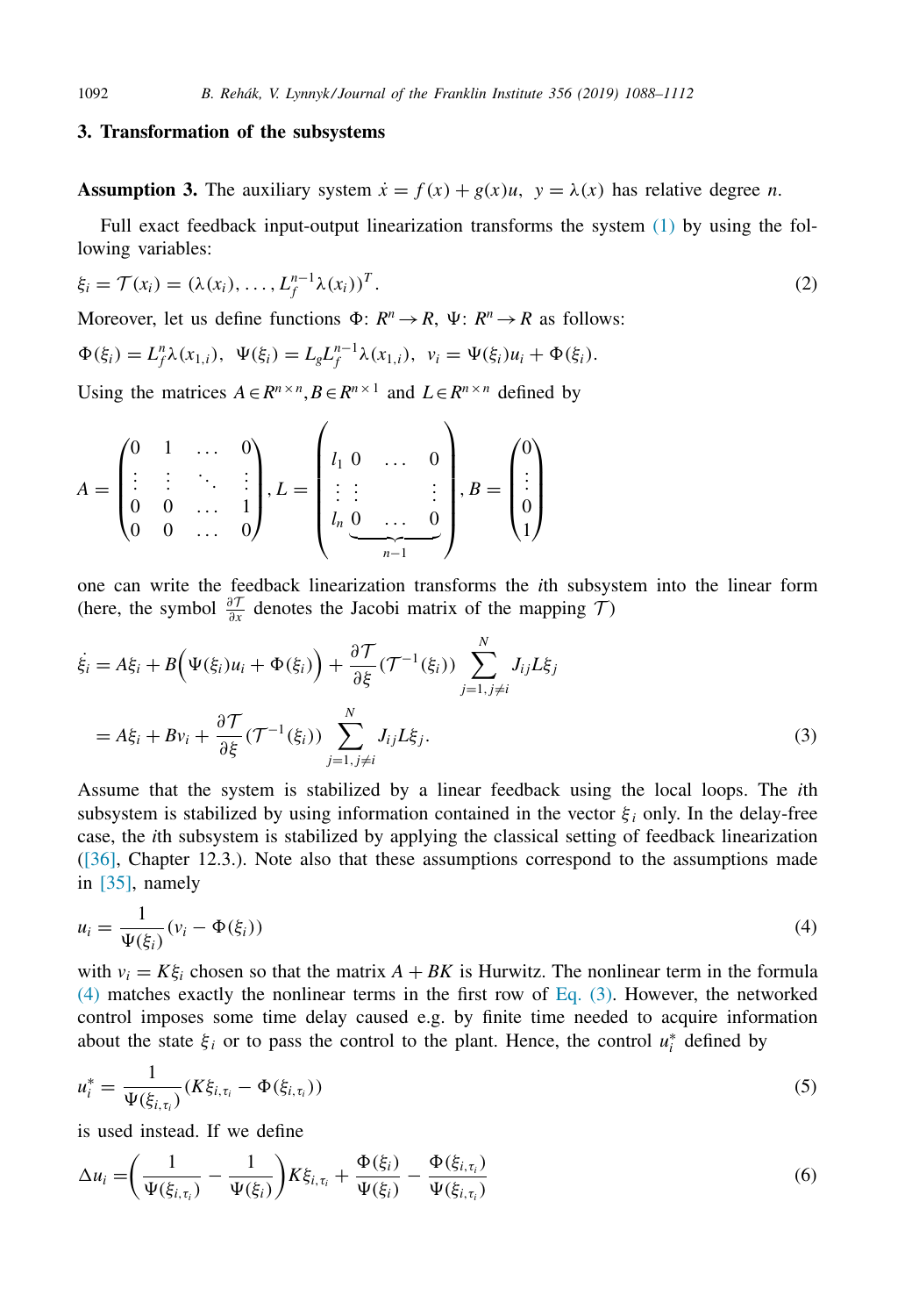<span id="page-5-0"></span>then the relation  $u_i^* = \frac{1}{\Psi(\xi_i)}(K\xi_{i,\tau_i} - \Phi(\xi_i)) + \Delta u_i$ , analogous to [Eq.](#page-4-0) (4), holds. The term  $\Delta u_i$ will be converted into an uncertainty in the subsequent text. In this case, the system  $(3)$  can be expressed as

$$
\dot{\xi}_i = A\xi_i + \frac{\partial \mathcal{T}}{\partial \xi}(\mathcal{T}^{-1}(\xi_i)) \sum_{j=1, j\neq i}^N J_{ij}L\xi_j + BK\xi_{i, \tau_i} + B\Psi(\xi_i)\Delta u_i.
$$
\n(7)

To sum up, if we find the matrix *K* so that the system (7) is stable even in presence of the uncertainty represented by the term  $B\Psi(\xi)\Delta u_i$  then the system [\(3\)](#page-4-0) is stable with the control *u*∗ *i* .

**Remark 2.** Assume  $\Psi = 1$  and let there exists an *n*-dimensional vector  $\Phi = (\Phi_1, \dots, \Phi_n)$ and a smooth function  $\tilde{\Phi}: R^n \to R$  vanishing at zero together with its derivatives such that  $\Phi(\xi) = \bar{\Phi}\xi + \tilde{\Phi}(\xi)$ . Then, one can use  $\tilde{A} = A + \begin{pmatrix} \Phi_{n-1 \times n} \\ \bar{\Phi}_{1},...,\bar{\Phi}_{n} \end{pmatrix}$  instead of the matrix *A* and the function  $\tilde{\Phi}$  instead of  $\Phi$ . This reduces the uncertainties which, in turn, improves efficiency of the algorithm which will be presented later.

In the subsequent text, two problems are studied: first, all delays in the network for all subsystems are equal (albeit not constant in time), that means,  $\tau_i = \tau_j$  for all *i*,  $j = 1, \ldots, N$ while this condition is not satisfied in the second problem.

**Assumption 4.** The differences can be estimated as follows:

- There exist matrices  $D_2 \in \mathbb{R}^{n \times n}$ ,  $E_2 \in \mathbb{R}^{n \times n}$  and measurable functions  $F_{2,i}: \mathbb{R} \to \mathbb{R}^{n \times n}$ ,  $i =$ 1, ..., *N* such that for every *t* holds  $B(\Phi(\xi_i) - \Phi(\xi_{i, \tau_i}) \frac{\Psi(\xi_i)}{\Psi(\xi_i, \tau_i)}) = D_2F_{2,i}(t)E_2(\xi_i - \xi_{i, \tau_i})$ and  $||F_{2,i}(t)|| \leq 1$ .
- There exist matrices  $D_3 \in R^{n \times n}$ ,  $E_3 \in R^{n \times n}$  and measurable functions  $F_{3,i}: R \to R^{n \times n}$  such that  $B(\frac{\Psi(\xi_i)}{\Psi(\xi_{i,\tau_i})} - 1) = D_3F_{3,i}(t)E_3$  and  $||F_{3,i}(t)|| \le 1$  for every *t*. Here, the symbol  $||.||$  denotes the spectral norm (largest singular value).
- There exist matrices  $M \in \mathbb{R}^{n \times n}$ ,  $D_4 \in \mathbb{R}^{n \times n}$ ,  $E_4 \in \mathbb{R}^{n \times n}$  and measurable matrix-valued functions  $F_{4,i}: R \to R^{n \times n}$ ,  $i = 1, ..., N$  so that  $\frac{\partial \mathcal{T}}{\partial \xi}(\mathcal{T}^{-1}(\xi_i)) = M + D_4 F_{4,i}(t) E_4$  and  $||F_{4,i}(t)||$  ≤ 1 for every *t*.

**Remark 3.** Let us focus on the practical choice of the matrices  $D_i$ ,  $E_i$  for  $j = 2, 3, 4$ .

- The functions *F*2,*<sup>i</sup>*, *F*3,*<sup>i</sup>*, *F*4,*<sup>i</sup>* are usually unknown. For the controller design, knowledge of these functions is not necessary, however, the matrices  $D_j$  and  $E_j$  must be known. They are not unique and can be determined in various ways.
- One method how to find the matrices  $D_2$  and  $E_2$  is described in the sequel. Let  $I_n$  be the *n*-dimensional identity matrix. Assume first that there exists a constant  $c > 0$  so that  $|\frac{1}{\Psi(\xi)}| > c$  (this holds at least on some neighborhood of the origin). If the function  $B\Phi$  has continuous second order derivatives, then, with help of the *n*-dimensional Taylor formula and the function  $\Gamma = \Phi \Psi$ , one can write  $B(\Gamma(\xi_i) - \Gamma(\xi_{i,\tau_i})) = \mathbf{R}(\xi_i - \xi_{i,\tau_i})$  where the remainder is given by  $\mathbf{R} = \sum_{j=1}^{n} \int_0^1 \mathbf{D}_j B \Gamma(\xi_i + \sigma(\xi_i - \xi_{i, \tau_i})) d\sigma$  (the symbol  $\mathbf{D}_j$  denotes the derivative of the function  $B\Gamma$  with respect to the *j*th variable). If the differential of  $B\Phi$ is bounded by a constant  $\gamma > 0$ , one can set  $D_2 = \frac{\gamma}{c} I_n$ ,  $E_2 = I_n$  and  $F_{2,i}(t) = \frac{1}{\gamma} \mathbf{R}$ .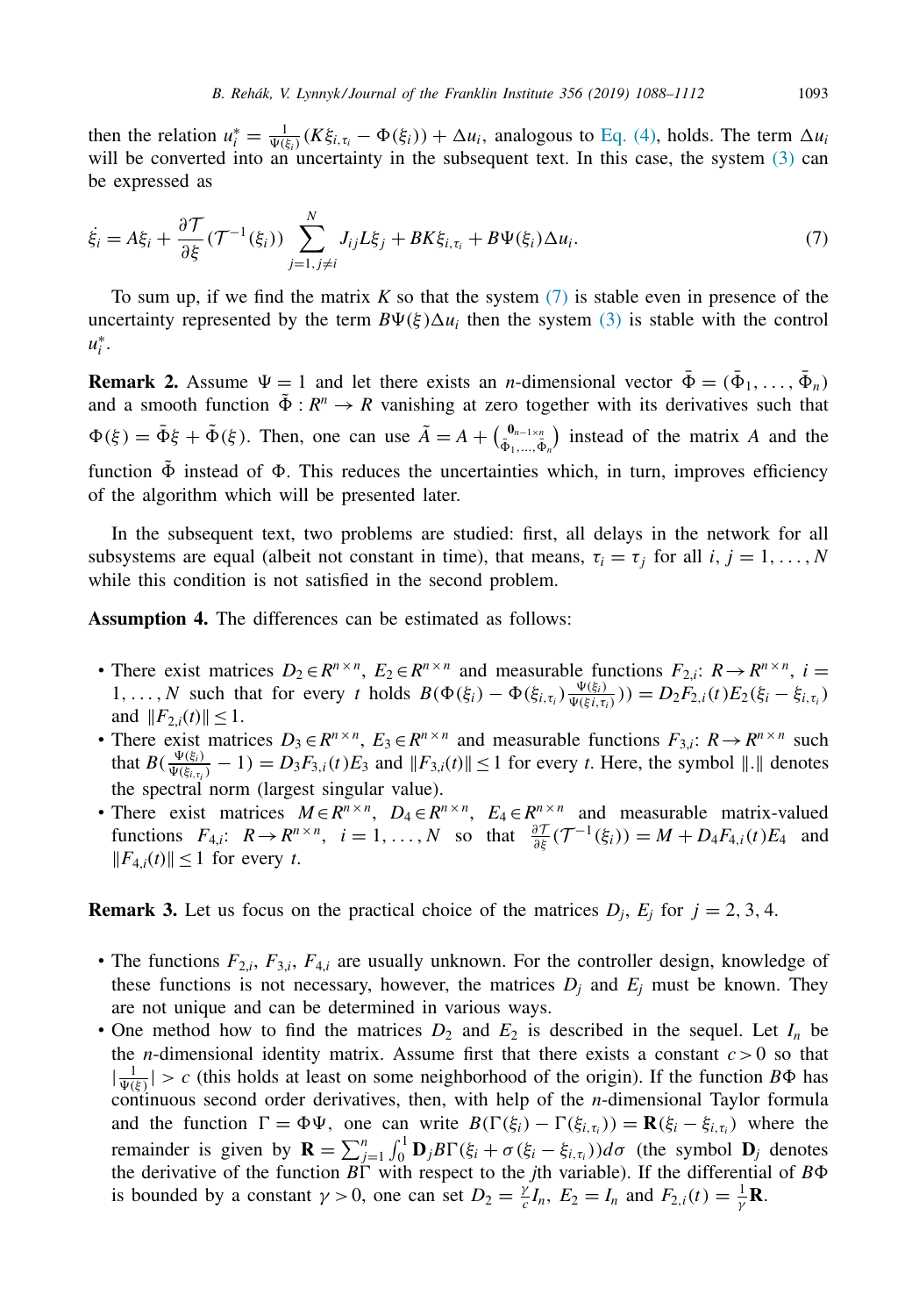- <span id="page-6-0"></span>• If the above estimates hold locally on a certain neighborhood of the origin, then it is necessary to ensure that the states of the system remains in this neighborhood for all *t*. For large initial conditions, this condition might be violated, hence the stabilization is only local.
- The matrices  $D_3$  and  $E_3$  can be obtained e.g. as  $D_3 = \frac{2}{c} ||\Psi||_{\infty}$ ,  $E_3$  is the identity matrix. Again, this estimate can be local.
- The matrices  $D_4$ ,  $E_4$  are determined using a similar reasoning as the matrices  $D_2$ ,  $E_2$ . Assume there exists a constant  $\bar{c}$  so that  $\bar{c} > ||\frac{\partial \mathcal{T}}{\partial \xi}(\mathcal{T}^{-1}(\xi_i))||_{\infty}$ . Note that, thanks to continuity of the mapping  $\mathcal T$ , such a constant exists on a neighborhood of the origin. The matrices  $D_4$  and  $E_4$  can then be determined as  $D_4 = \bar{c}I$ ,  $E_4$  is the identity matrix. Again, if this estimate holds only locally, the stabilization is only local.
- From the practical point of view, quality of these estimates has a strong impact on the behavior of the LMI optimization problem which will be presented later.

Note that we assume that the matrices  $D_j$  and  $E_j$ ,  $j = 2, 3, 4$  are the same for all subsystems. The closed loop obeys the equation

$$
\dot{\xi}_i = A\xi_i + (B + D_3F_{3,i}(t)E_3)K\xi_{i,\tau_i} + (M + D_4F_{4,i}(t)E_4) \sum_{j=1, j \neq i}^N LJ_{ij}\xi_j
$$
  
+  $D_2F_{2,i}(t)E_2 \int_{t-\tau_i}^t \dot{\xi}_i(s)ds.$  (8)

Moreover, introducing another uncertainty will be useful in the sequel. The new uncertainty is described by *n*-dimensional matrices  $D_1$ ,  $E_1$  with measurable matrix-valued functions  $F_{1,i}$ :  $R \rightarrow R^{n \times n}$  such that  $||F_{1,i}|| \leq 1$ . Using these matrices, the transformed subsystem will be investigated in the form

$$
\dot{\xi}_i = (A + D_1 F_{1,i} E_1) \xi_i + (B + D_3 F_{3,i}(t) E_3) K \xi_{i,\tau_i} \n+ (M + D_4 F_{4,i}(t) E_4) \sum_{j=1, j \neq i}^N L J_{ij} \xi_j + D_2 F_{2,i}(t) E_2 \int_{t-\tau_i}^t \dot{\xi}_i(s) ds.
$$
\n(9)

**Remark 4.** Let us explain the motivation for the uncertainty defined by the matrices  $D_1$ ,  $E_1$ and the functions  $F_{1,i}$ . In many practical cases, the interconnections are given by the differences  $J_{ij}L(\lambda(x_i) - \lambda(x_i))$ . Then, the system [\(3\)](#page-4-0) attains a slightly modified form (compared to [Eq.](#page-4-0)  $(3)$ :

$$
\dot{\xi}_i = A\xi_i + Bv_i + \frac{\partial \mathcal{T}}{\partial \xi}(\mathcal{T}^{-1}(\xi_i)) \sum_{j=1, j \neq i}^N J_{ij}L(\xi_j - \xi_i).
$$
\n(10)

Then the right-hand side of Eq.  $(10)$  can be rewritten as

$$
A\xi_i + \frac{\partial \mathcal{T}}{\partial \xi}(\mathcal{T}^{-1}(\xi_i)) \sum_{j=1, j\neq i}^N J_{ij}L\xi_i + Bv_i + \frac{\partial \mathcal{T}}{\partial \xi}(\mathcal{T}^{-1}(\xi_i)) \sum_{j=1, j\neq i}^N J_{ij}L\xi_j.
$$

The second term is time-dependent and is not equal for all subsystems. Hence, it is treated as uncertainty as follows. First, assume that there exist a matrix  $\overline{L}$  and a function  $\eta: R^n \to R^n$  so that  $\widetilde{L}\xi_i + \eta(\xi_i)\xi_i = \frac{\partial \mathcal{T}}{\partial \xi}(\mathcal{T}^{-1}(\xi_i))\sum_{j=1, j\neq i}^N J_{ij}L\xi_i$ . The choice of the function  $\eta$  and the matrix  $\tilde{L}$  is not specified here. However, to facilitate the computation of the resulting LMI problem,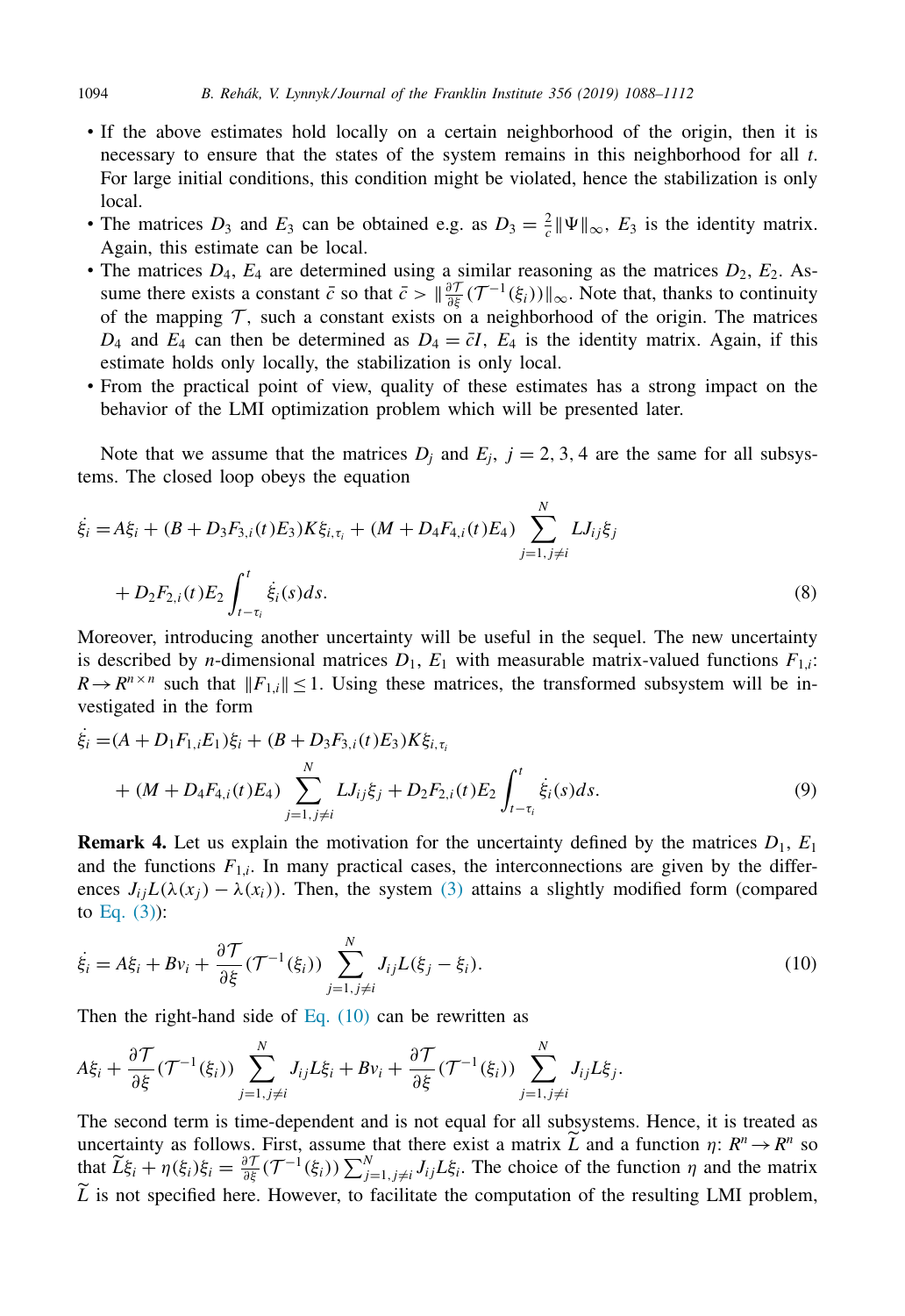<span id="page-7-0"></span>the linear part  $\widetilde{L}\xi_i$  should approximate the term  $\frac{\partial \mathcal{T}}{\partial \xi}(\mathcal{T}^{-1}(\xi_i))\sum_{j=1, j\neq i}^N J_{ij}L\xi_i$  as closely as possible.

Then, the linear part of the term  $A\xi_i + \frac{\partial \mathcal{T}}{\partial \xi}(\mathcal{T}^{-1}(\xi_i))\sum_{j=1, j\neq i}^N J_{ij}L\xi_i$  equals to

$$
(A + \sum_{j=1, j\neq i}^N J_{ij} \widetilde{L}) \xi_i.
$$

*N*

This term is substituted in place of the term  $A\xi_i$  in [\(3\).](#page-4-0) Then, assume the function  $\eta$  is bounded:  $||\eta(\zeta)|| \leq s$  for all  $\zeta \in \mathbb{R}^n$ . In the next step, one can define  $D_1 = sI$ ,  $E_1 = I$  and  $F_{1,i}(t) = \frac{1}{s} \text{diag}((\eta(\xi_i(t)))_1, \dots, (\eta(\xi_i(t))_n))$ . The function  $F_{1,i}$  is measurable and satisfies  $||F_{1,i}(t)|| \le 1$  for all *t*. The system is thus transformed into the form [Eq.](#page-6-0) (9). This way of determining the matrices  $D_1$  and  $E_1$  is not unique; rather it is a very rough estimate. As precise as possible estimate of the function  $\eta$  should be used, however, this estimate depends on the specific problem solved, hence it cannot be given here. If the function  $\eta$  is not bounded, then we assume it is bounded on a neighborhood  $U$  of the origin. Then, the above estimate can be done on the neighborhood  $U$ , however, the resulting controller will guarantee stability only if the trajectories do not leave this neighborhood. The functions  $F_{1,i}$  are not known for the controller design; the design algorithm is set up so that knowledge of the matrices  $D_1$ and  $E_1$  is sufficient.

Let  $\phi_i(t, s) = 1$  for  $s \in [t - \tau_i, t]$  and  $\phi_i(t, s) = 0$  elsewhere. Also, let  $J_i =$ diag(0, ..., 0, *I*, 0, ..., 0) with all blocks are  $n \times n$ -dimensional. Note that  $\phi(t, t) = 1$ . Using *<sup>i</sup>*−<sup>1</sup> *<sup>N</sup>*−*<sup>i</sup>*

this function, one finds that

 $\xi(t - \tau_i) = \xi(t) - \int_{t-\bar{\tau}}^t \phi_i(t, s) J \dot{\xi}(s) ds$ . Hence [Eq.](#page-6-0) (9) can be transformed into

$$
\dot{\xi}_i = (A + BK + D_1 F_{1,i}(t) E_1 + D_3 F_{3,i}(t) E_3 K) \xi_i \n+ (M + D_4 F_{4,i}(t) E_4) \sum_{j=1, j \neq i}^N J_{ij} L \xi_j \n+ (D_2 F_{2,i}(t) E_2 - BK - D_3 F_{3,i}(t) E_3) \int_{t-\bar{\tau}}^t \phi_i(t, s) J_i \dot{\xi}(s) ds.
$$
\n(11)

 $\mathcal{A} = I \otimes A, \ \mathcal{B} = I \otimes B, \ \mathcal{D}_i = I \otimes D, \ \mathcal{E}_i = I \otimes E_i, \ \mathcal{K} = I \otimes K, \ \mathcal{M} = I \otimes M, \ \mathcal{L} = J \otimes L$  and  $\mathcal{F}_i(t) = \text{diag}(F_{i,1}(t), \dots, F_{i,N}(t)), \quad j = 1, 2, 3, 4$ , the overall system with the local feedback can be expressed in the compact form

$$
\dot{\xi} = (\mathcal{A} + \mathcal{D}_1 \mathcal{F}_1(t)\mathcal{E}_1 + \mathcal{M}\mathcal{L} + \mathcal{B}\mathcal{K} + \mathcal{D}_3 \mathcal{F}_3(t)\mathcal{E}_3 \mathcal{K} + \mathcal{D}_4 \mathcal{F}_4(t)\mathcal{E}_4 \mathcal{L})\xi \n+ \left(\mathcal{D}_2 \mathcal{F}_2(t)\mathcal{E}_2 - \mathcal{B}\mathcal{K} - \mathcal{D}_3 \mathcal{F}_3(t)\mathcal{E}_3 \mathcal{K}\right) \int_{t-\bar{\tau}}^t \sum_{i=1}^N \phi_i(t,s) J_i \dot{\xi}(s) ds.
$$
\n(12)

The overall feedback system (12) can be transformed such that the system matrix will be block diagonal. The transformation reads  $\tilde{\xi} = T\xi$ , the definition of the matrix *T* is given below.

**Remark 5.** Two cases are distinguished in the subsequent text. The "General case" means that the matrix *T* is given in terms of eigenvectors of the matrix *J*. This approach is applicable to systems with a general kind of interconnections of subsystems. However, analysis of symmetrically interconnected dynamical systems is traditionally carried out using the matrix *T* as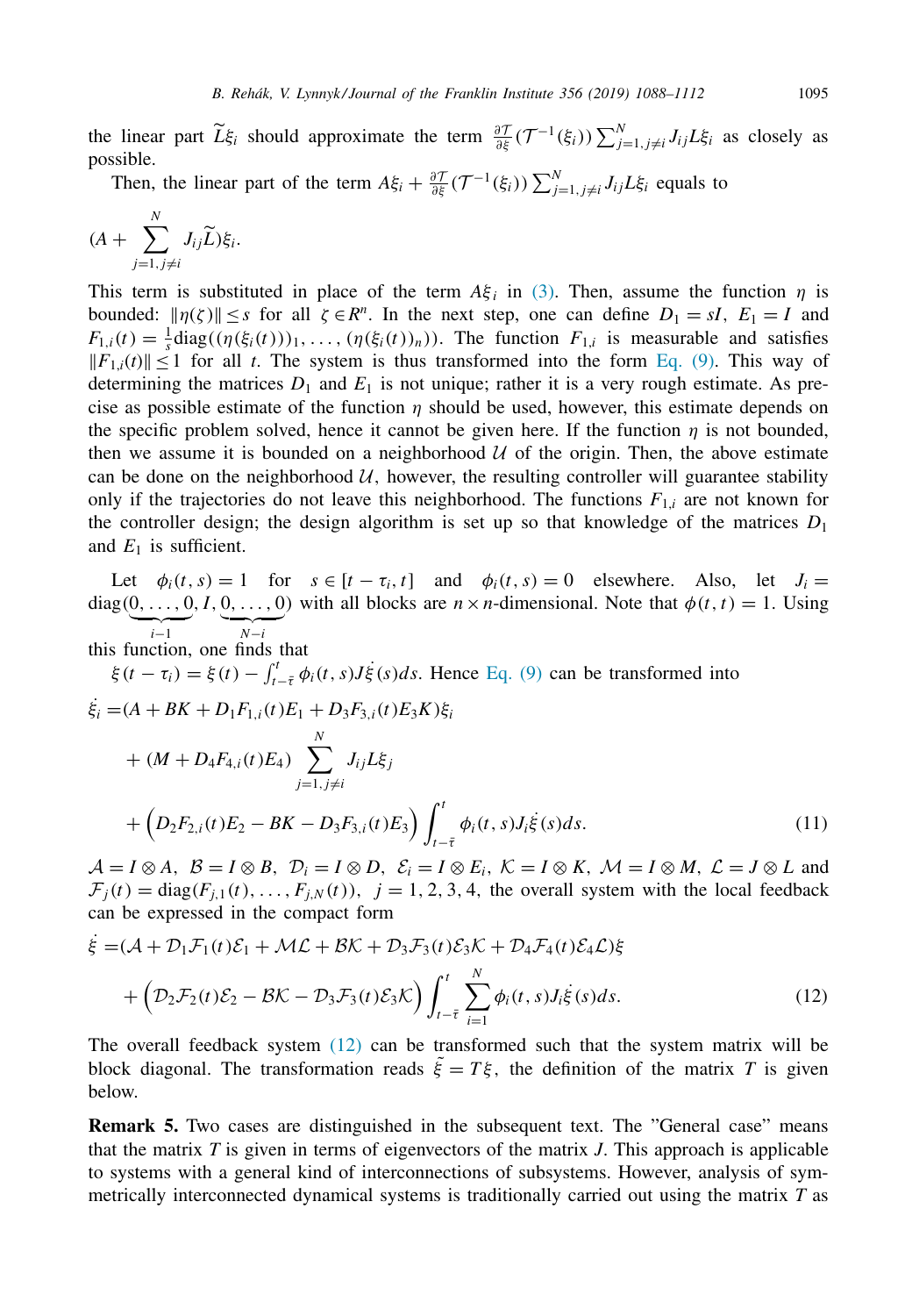described e.g. in  $[1,14]$ . This is the reason why this case is singled out as the "Symmetrically interconnected systems" case in this paper.

Case 1: (General case) Let  $I \in R^{N \times N}$  be the identity matrix. The transformation matrix *T* is defined as (see, e.g.  $[17]$ )

$$
T = U \otimes I,\tag{13}
$$

where existence of the matrix *U* is guaranteed by the Assumption [2.](#page-3-0) Define also and  $\ddot{A}$  =  $A + D \otimes L$ . Note that, due to the properties of the Kronecker product (see [\[42\]\)](#page-24-0) one has  $T(A + \mathcal{M} \mathcal{L})T^{-1} = \mathcal{A} + (D \otimes \mathcal{M} \mathcal{L}) = \tilde{A}.$ 

Case 2: (Symmetrically interconnected systems) In this case, the matrix *T* is defined by

$$
T = \frac{1}{N} \begin{pmatrix} (N-1)I & -I & \dots & -I & -I \\ -I & (N-1)I & \dots & -I & -I \\ \vdots & \vdots & \ddots & \vdots & \vdots \\ -I & -I & \dots & (N-1)I & -I \\ I & I & \dots & I & I \end{pmatrix}.
$$
 (14)

Further, define matrices  $A_s = A - ML$ ,  $A_o = A + NML$  and  $\tilde{A} = \text{diag}(A_s, \ldots, A_s, A_o).$ 

 $N-1$  times

The subsequent analysis is the same for both cases.

In the variable  $\tilde{\xi}$  the feedback system [\(12\)](#page-7-0) attains the form

$$
\dot{\tilde{\xi}} = (\tilde{A} + \mathcal{D}_1 \widetilde{\mathcal{F}}_1(t)\mathcal{E}_1 + \mathcal{B}\mathcal{K} + \mathcal{D}_3 \widetilde{\mathcal{F}}_3(t)\mathcal{E}_3\mathcal{K} + \mathcal{D}_4 \widetilde{\mathcal{F}}_4(t)\mathcal{E}_4 \widetilde{\mathcal{L}})\tilde{\xi} + \left(\mathcal{D}_2 \widetilde{\mathcal{F}}_2(t)\mathcal{E}_2 - \mathcal{B}\mathcal{K} - \mathcal{D}_3 \widetilde{\mathcal{F}}_3(t)\mathcal{E}_3\mathcal{K}\right) \int_{t-\bar{\tau}}^t \sum_{i=1}^N \phi_i(t,s)\tilde{J}_i \dot{\tilde{\xi}}(s)ds,
$$
\n(15)

where  $\widetilde{\mathcal{F}}_i(t) = T \mathcal{F}_i(t) T^{-1}$ ,  $i = 1, 2, 3, \widetilde{J}_i = T J_i T^{-1}$  and  $\widetilde{\mathcal{L}} = D \otimes L$ . Note also  $\mathcal{D}_i = T \mathcal{D}_i T^{-1}$ and  $\mathcal{E}_i = T \mathcal{E}_i T^{-1}$ ,  $i = 1, 2, \ \mathcal{E}_3 \mathcal{K} = T \mathcal{E}_3 \mathcal{K} T^{-1}$  as this state transformation does not change block-diagonal matrices with the same block on the diagonal. Contrary to this, the matrices  $\widetilde{\mathcal{F}}$  and  $\widetilde{J}_i$  are not diagonal. With  $\mu > 0$  defined as  $\mu^2 = \|T^{-1}T^{-1}T\| \|TT^T\|$  and properties of the uncertainties  $F_{i,i}(t)$ ,  $j = 1, 2, 3, 4$ , one obtains

$$
\widetilde{\mathcal{F}}_i \widetilde{\mathcal{F}}_i^T \le \mu^2 I, \quad i = 1, 2, 3, 4. \tag{16}
$$

#### **4. Controller design**

In this section, the decentralized controller is designed. In the first subsection, an auxiliary problem is defined. After that, it is shown how the results of this auxiliary problem allow to define a stabilizing solution of the original problem.

# *4.1. Preliminaries*

In the general case, define  $\bar{d}$  as the largest eigenvalue of the matrix *J* and <u>d</u> as the smallest eigenvalue of the matrix *J*. Let the matrices  $D_A$  and  $E_A$  be chosen as

$$
D_A E_A = \frac{\bar{d} - \underline{d}}{2} M L \tag{17}
$$

<span id="page-8-0"></span>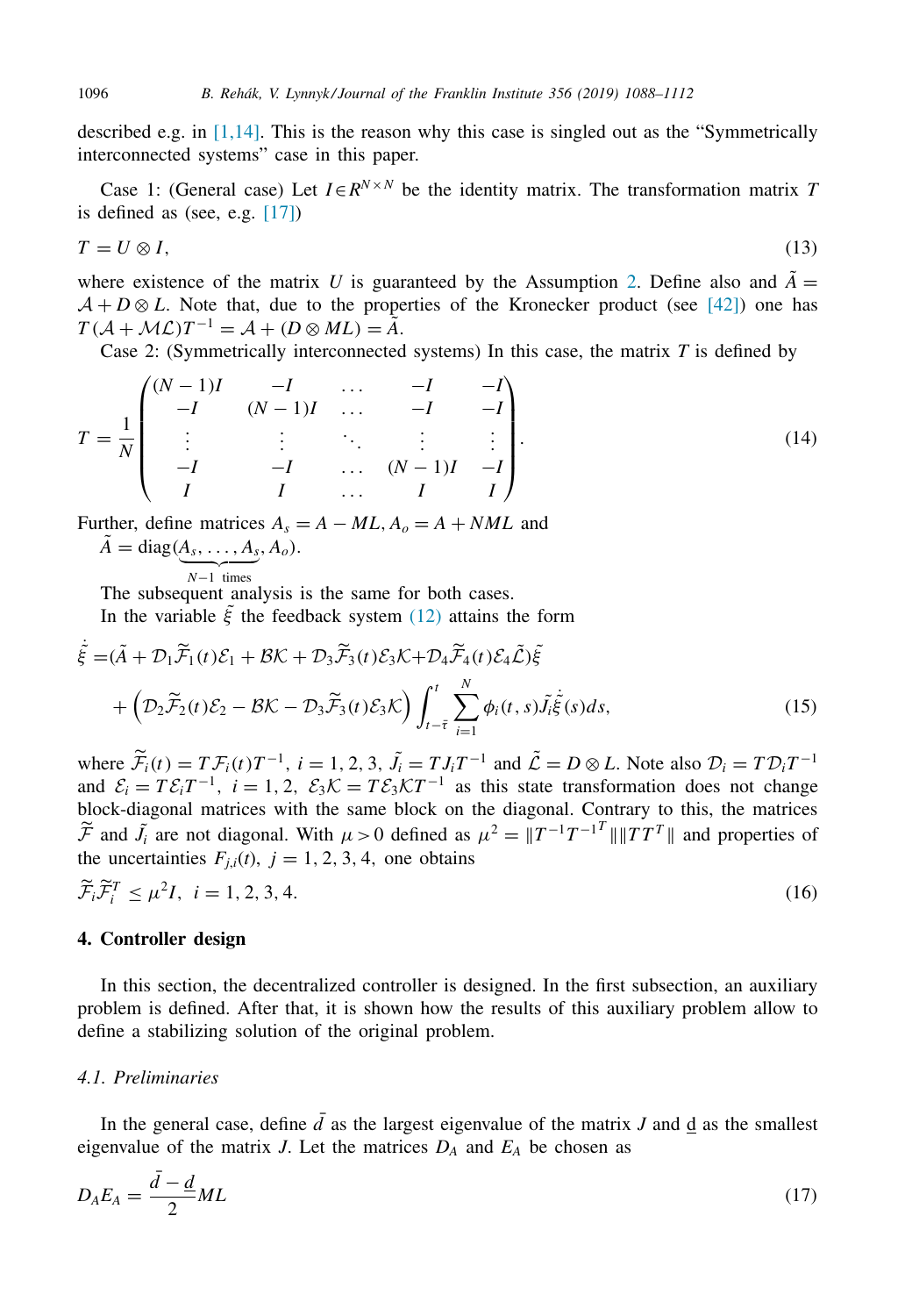<span id="page-9-0"></span>in the general case or

$$
D_A E_A = \frac{N+1}{2} M L \tag{18}
$$

for the symmetrically interconnected systems. Assume  $D_A \in \mathbb{R}^{n \times n}$ ,  $E_A \in \mathbb{R}^{n \times n}$ .

Let us denote the *n*-dimensional identity matrix by *I*, then, define the matrix *Am* and the constant matrix function  $F_A(t) \in R^{N_n \times N_n}$  in the general case:

$$
\tilde{d} = \frac{\bar{d} - \underline{d}}{2}, \ A_m = A + \frac{1}{2}(\bar{d} + \underline{d})ML, \ F_A(t) = \text{diag}\left(\frac{d_i - \frac{\bar{d} + \underline{d}}{2}}{\tilde{d}}I\right)
$$
(19)

or

$$
A_m = A + \frac{N-1}{2}ML, \ \ F_A(t) = \text{diag}\left(\underbrace{I, \dots, I}_{N-1 \text{ times}}, -I\right) \tag{20}
$$

for the symmetrically interconnected systems if the [transformation](#page-8-0) matrix  $T$  is given by Eq. (14).

$$
\mathcal{A}_m = I \otimes A_m, \ \mathcal{D}_A = I \otimes D_A, \ \mathcal{E}_A = I \otimes E_A.
$$
 In both cases,  

$$
\tilde{A} = \mathcal{A}_m + \mathcal{D}_A F_A(t) \mathcal{E}_A, \ \|F_A(t)\| \le 1.
$$

## *4.2. Auxiliary problem*

The stabilizing control for the system  $(15)$  is closely related to the stabilization of the auxiliary system defined in this subsection.

Assume the functions  $F_{m, A}$  and  $F_{m, j}$ ,  $j = 1, 2, 3, 4$  are measurable functions satisfying  $||F_{m,A}(t)|| \leq 1$ ,  $||F_{m,j}(t)|| \leq 1$ ,  $0 \leq \tau \leq \overline{\tau}$  being (possibly time varying) unknown time delay. Let also  $d = \max(|\text{Eig } D|)$  where the matrix *D* was defined in Assumption 2.

$$
\dot{z} = (A_m + \mu D_1 F_{m,1}(t) E_1 + \mu d D_4 F_{m,4}(t) E_4 L + D_A F_{m,4}(t) E_4) z + (B + \mu D_3 F_{m,3}(t) E_3) K z(t - \tau) + \mu D_2 F_{m,2}(t) E_2 \int_{t-\tau}^t \dot{z}(s) ds,
$$
\n(21)

which can be using  $z(t - \tau) = z(t) - \int_0^{\tau} \dot{z}(s)ds$  rewritten as

$$
\begin{split} \dot{z} &= (A_m + \mu D_1 F_{m,1}(t) E_1 + \mu \hat{d} D_4 F_{m,4}(t) E_4 L + D_A F_A(t) E_A + BK \\ &+ \mu D_3 F_{m,3}(t) E_3 K) z \\ &+ (\mu D_2 F_{m,2}(t) E_2 - BK - \mu D_3 F_{m,3}(t) E_3 K) \int_{t-\tau}^t \dot{z}(s) ds \end{split} \tag{22}
$$

is stable for all uncertainties  $F_{m,A}(t)$  and  $F_{m,j}(t)$ . In the following subsection, we will show that robust stabilization of Eq. (22) for all uncertainties  $F_A$ ,  $F_{m,j}$ ,  $j = 1, 2, 3, 4$  guarantees stability of Eq.  $(15)$ . This is the reason to introduce the system  $(22)$ .

The controller for the system (22) is designed using the descriptor approach to the Lyapunov–Krasovskii functional as explained in e.g. [\[20,21\]](#page-23-0) in detail. First, define the matrix  $\Psi$  by

$$
\Psi = \begin{pmatrix} \psi_{1,1} & \psi_{1,2} & \psi_{1,3} \\ * & \psi_{2,2} & \varepsilon \psi_{1,3} \\ * & * & -\bar{\tau}R \end{pmatrix},
$$
\n(23)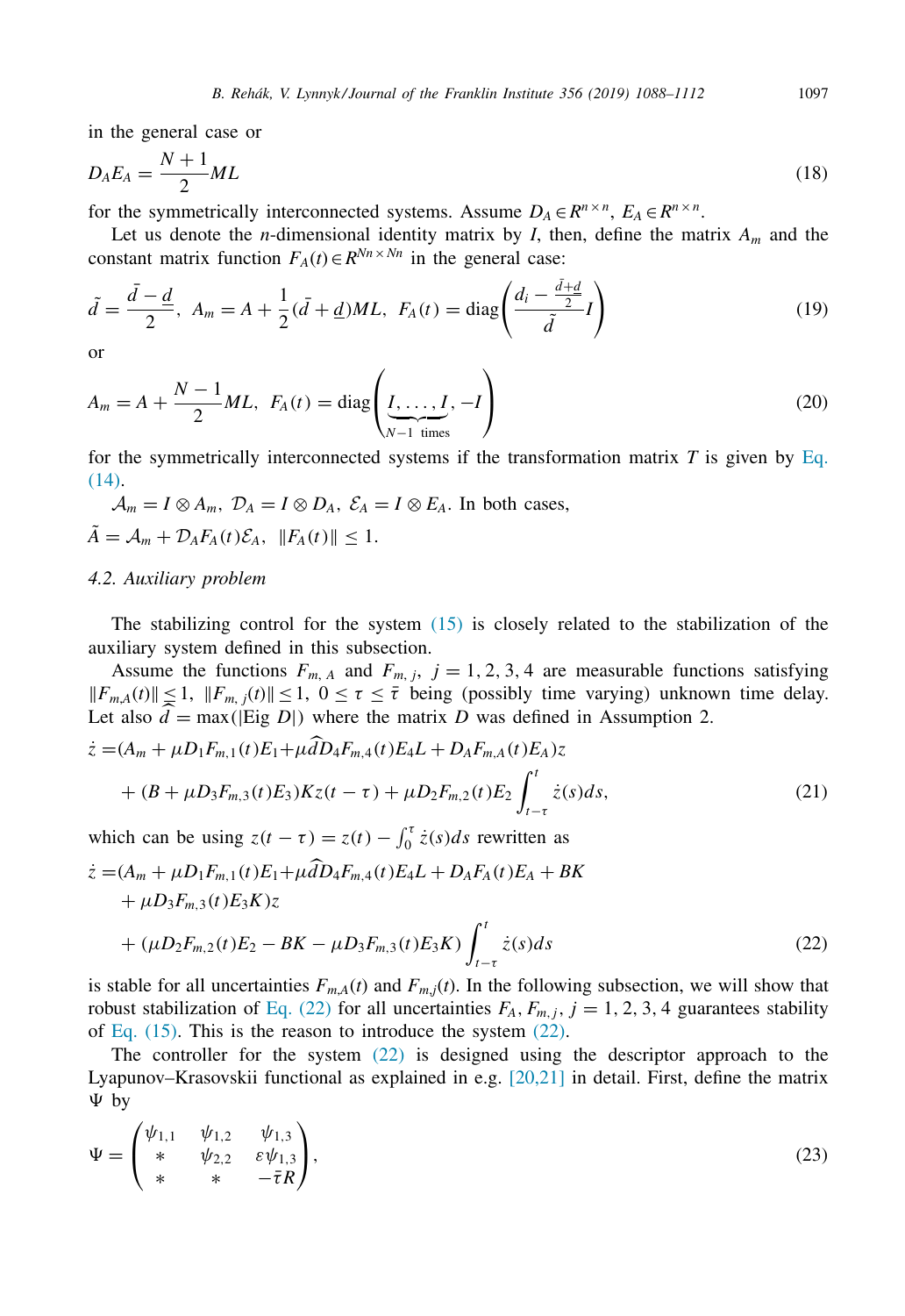$$
\psi_{1,1} = P_2^T (A_m + \mu D_1 F_{m,1}(t) E_1 + \mu \hat{d} D_4 F_{m,4}(t) E_4 L + D_A F_{m,A}(t) E_A + BK \n+ \mu D_3 F_{m,3}(t) E_3 K) \n+ (A_m + \mu D_1 F_{m,1}(t) E_1 + \mu \hat{d} D_4 F_{m,4}(t) E_4 L + D_A F_{m,A}(t) E_A + BK \n+ \mu D_3 F_{m,3}(t) E_3 K)^T P_2, \n\psi_{1,2} = P_1 - P_2^T + (A_m + \mu D_1 F_{m,1}(t) E_1 + \mu \hat{d} D_4 F_{m,4}(t) E_4 L + D_A F_{m,A}(t) E_A \n+ BK + \mu D_3 F_{m,3}(t) E_3 K)^T \varepsilon P_2, \n\psi_{1,3} = \bar{\tau} P_2^T (\mu D_2 F_m(t) E_2 - BK - \mu D_3 F_{m,3}(t) E_3 K), \n\psi_{2,2} = -\varepsilon (P_2 + P_2^T) + \bar{\tau} R.
$$

All proofs of theorems formulated in this section are concentrated in the Appendix.

**Theorem 1.** Let there exist the parameter  $\varepsilon > 0$  and matrices  $P_1 > 0$ ,  $P_2$ ,  $R > 0$  such that  $\Psi \leq 0$  for every value of  $F_{m,A}(t)$  and  $F_{m,j}(t)$ ,  $j = 1, 2, 3, 4$ . Then the system [\(22\)](#page-9-0) is stable.

The proof can be found in the [Appendix](#page-20-0) A.

**Assumption 5.** The matrix  $P_2$  is invertible.

**Remark 6.** This assumption is crucial for finding of the controller gain *K*. In the descriptor approach, regularity of the matrix  $P_2$  is often supposed, see e.g. [\[21\].](#page-24-0)

**Theorem 2.** Let there exist  $n \times n$ -dimensional matrices  $\bar{P}_1 > 0$ ,  $Q_2$ ,  $\bar{R} > 0$ ,  $Z > 0$ ,  $Z_B > 0$ , *positive constants*  $v_A$ ,  $v_1$ ,  $v_3$ ,  $\varepsilon$ ,  $\rho_A$ ,  $\rho_1$ ,  $\rho_3$ ,  $\rho_4$ ,  $\rho$ ,  $\rho_{2B}$  *and a matrix*  $Y \in R^{1 \times n}$  *such that the matrix Q*<sup>2</sup> *is regular and*

$$
0 > \Sigma,\tag{24}
$$

$$
0 > \begin{pmatrix} -Z & Q_2^T E_2^T \\ * & -\frac{1}{\beta}I \end{pmatrix},\tag{25}
$$

$$
\mathbf{0} > \begin{pmatrix} -Z_B & Y^T E_3^T \\ * & -\frac{1}{\rho_{2B}} I \end{pmatrix},\tag{26}
$$

$$
0 > -\bar{\tau}\bar{R} + Z + Z_B, \tag{27}
$$

$$
\mathbf{0} > -\varepsilon (Q_2 + Q_2^T) + \bar{\tau}\bar{R} + \rho_A D_A D_A^T + \rho_1 D_1 D_1^T + \rho_3 D_3 D_3^T + \rho_4 D_4 D_4^T
$$
\n(28)

<span id="page-10-0"></span>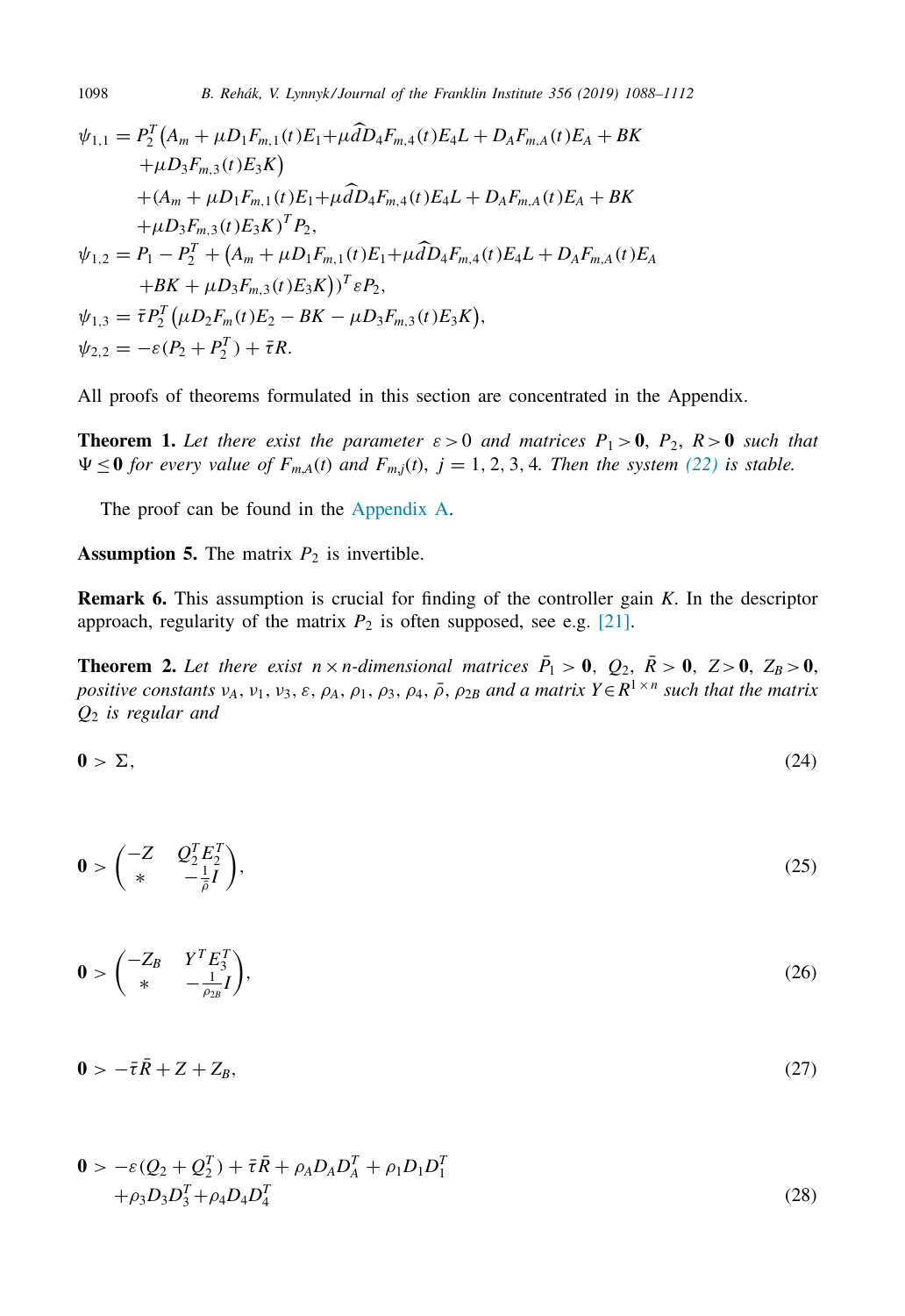*where* the matrix  $\Sigma$  is defined as (the symbol I denotes the identity matrix with an appropriate *dimension)*

|            | $\sigma_{1,1}$ | $\sigma_{1,2}$ | $\sigma_{1,3}$          | $\sigma_{1,4}$ | $\sigma_{1,5}$ | $\sigma_{1,6}$ | $\sigma_{1,7}$ | $\sigma_{1,8}$ | $\sigma_{1,9}$ | $\sigma_{1,10}$            | $\sigma_{1,11}$          | $\sigma_{1,12}$ | $\sigma_{1,13}$ |
|------------|----------------|----------------|-------------------------|----------------|----------------|----------------|----------------|----------------|----------------|----------------------------|--------------------------|-----------------|-----------------|
|            | $\ast$         | $\sigma_{2,2}$ | $\epsilon \sigma_{1,3}$ | 0              | $\bf{0}$       | $\bf{0}$       | $\bf{0}$       | $\bf{0}$       | $\bf{0}$       | $\varepsilon\sigma_{1,10}$ | $\epsilon \sigma_{1,11}$ | $\bf{0}$        | $\bf{0}$        |
|            | $\ast$         | $\ast$         | $\sigma_{3,3}$          | 0              | $\bf{0}$       | $\bf{0}$       | $\bf{0}$       | $\bf{0}$       | $\bf{0}$       | $\bf{0}$                   | $\bf{0}$                 | 0               | $\bf{0}$        |
|            | $\ast$         | $\ast$         | $\ast$                  | $-\nu_A I$     | $\bf{0}$       | $\bf{0}$       | 0              | $\bf{0}$       | 0              | 0                          | 0                        | 0               | $\bf{0}$        |
|            | $\ast$         | $\ast$         | $\ast$                  | $\ast$         | $-\nu_1 I$     | $\bf{0}$       | $\bf{0}$       | $\bf{0}$       | 0              | 0                          | 0                        | 0               | $\bf{0}$        |
|            | $\ast$         | $\ast$         | $\ast$                  | $\ast$         | $\ast$         | $-\nu_3I$      | 0              | $\bf{0}$       | 0              | 0                          | $\bf{0}$                 | 0               | $\bf{0}$        |
| $\Sigma =$ | $\ast$         | *              | $\ast$                  | $\ast$         | $\ast$         | $\ast$         | $-\rho_A I$    | $\bf{0}$       | 0              | 0                          | $\bf{0}$                 | 0               | $\bf{0}$        |
|            | $\ast$         | $\ast$         | $\ast$                  | $\ast$         | $\ast$         | $\ast$         | $\ast$         | $-\rho_1 I$    | 0              | 0                          | 0                        | 0               | 0               |
|            | $\ast$         | $\ast$         | $\ast$                  | $\ast$         | $\ast$         | $\ast$         | $\ast$         | $\ast$         | $-\rho_3I$     | 0                          | $\bf{0}$                 | 0               | 0               |
|            | $\ast$         | *              | $\ast$                  | $\ast$         | $\ast$         | $\ast$         | $\ast$         | $\ast$         | $\ast$         | $-\bar{\rho}I$             | $\bf{0}$                 | 0               | $\bf{0}$        |
|            | $\ast$         | $\ast$         | $\ast$                  | $\ast$         | $\ast$         | $\ast$         | $\ast$         | $\ast$         | $\ast$         | $\ast$                     | $-\rho_{2B}I$            | 0               | $\bf{0}$        |
|            | $\ast$         | $\ast$         | $\ast$                  | $\ast$         | $\ast$         | $\ast$         | $\ast$         | $\ast$         | $\ast$         | $\ast$                     | $\ast$                   | $-\nu_4I$       | $\bf{0}$        |
|            | $\ast$         | *              | $\ast$                  | $\ast$         | *              | $\ast$         | $\ast$         | *              | $\ast$         | $\ast$                     | $\ast$                   | $\ast$          |                 |

$$
\sigma_{1,1} = (A_m Q_2 + BY)^T + A_m Q_2 + BY + v_A D_A D_A^T + v_1 D_1 D_1^T + v_3 D_3 D_3^T + v_4 D_4 D_4^T,
$$

 $\sigma_{1,2} = \bar{P}_1 - Q_2 + \varepsilon (Q_2^T A_m^T + Y^T B^T),$  $\sigma_{1,3} = -\bar{\tau}BY$ ,  $\sigma_{1,4} = \mu Q_2^T E_A^T$  $\sigma_{1,5} = \mu Q_2^T E_1^T$ ,  $\sigma_{1,6} = \mu Y^T E_3^T$  $\sigma_{1,7} = \varepsilon Q_2^T E_A^T$ ,  $\sigma_{1,8} = \varepsilon \mu Q_2^T E_1^T$ ,  $\sigma_{1,9} = \varepsilon \mu Y^T E_3^T$ ,  $\sigma_{1,10} = -\bar{\tau} \mu D_2$ ,  $\sigma_{1,11} = -\bar{\tau} \mu D_3,$  $\sigma_{1,12} = \mu \hat{d} Q_2^T L^T E_4^T,$  $\sigma_{1,13} = \varepsilon \mu \widehat{d} Q_2^T L^T E_4^T,$  $\sigma_{2,2} = -\varepsilon (Q_2 + Q_2^T) + \bar{\tau} \bar{R} + \rho_A D_A D_A^T + \rho_1 D_1 D_1^T + \rho_3 D_3 D_3^T + \rho_4 D_4 D_4^T$  $\sigma_3 = -\bar{\tau}\bar{R} + Z + Z_R$ .

*Then the system* [\(22\)](#page-9-0) *is stabilized by the feedback law*  $u(t) = Kz(t - \tau)$  *with*  $K = YQ_2^{-1}$ .

The proof is in the [Appendix](#page-20-0) A.

**Remark 7.** The constants  $v_A$ ,  $v_j$ ,  $j = 1, 2, 3, 4$  and  $\rho_A$ ,  $\rho_1$ ,  $\rho_3$ ,  $\rho_4$  can be obtained as a part of the solution of the LMI optimization problem. On the other hand the constants  $\bar{\rho}$ ,  $\rho_{2,B}$ ,  $\varepsilon$ must be defined a-priori. Including them into the optimization problem leads to the loss of convexity.

## *4.3. Identical delays in the network*

In this subsection, the case when  $\tau_i = \tau_j$  for all  $t > 0$  and all *i*,  $j = 1, \ldots, N$  is considered. Networks with this property have been studied e.g. in [\[43\],](#page-24-0) however, with the value of the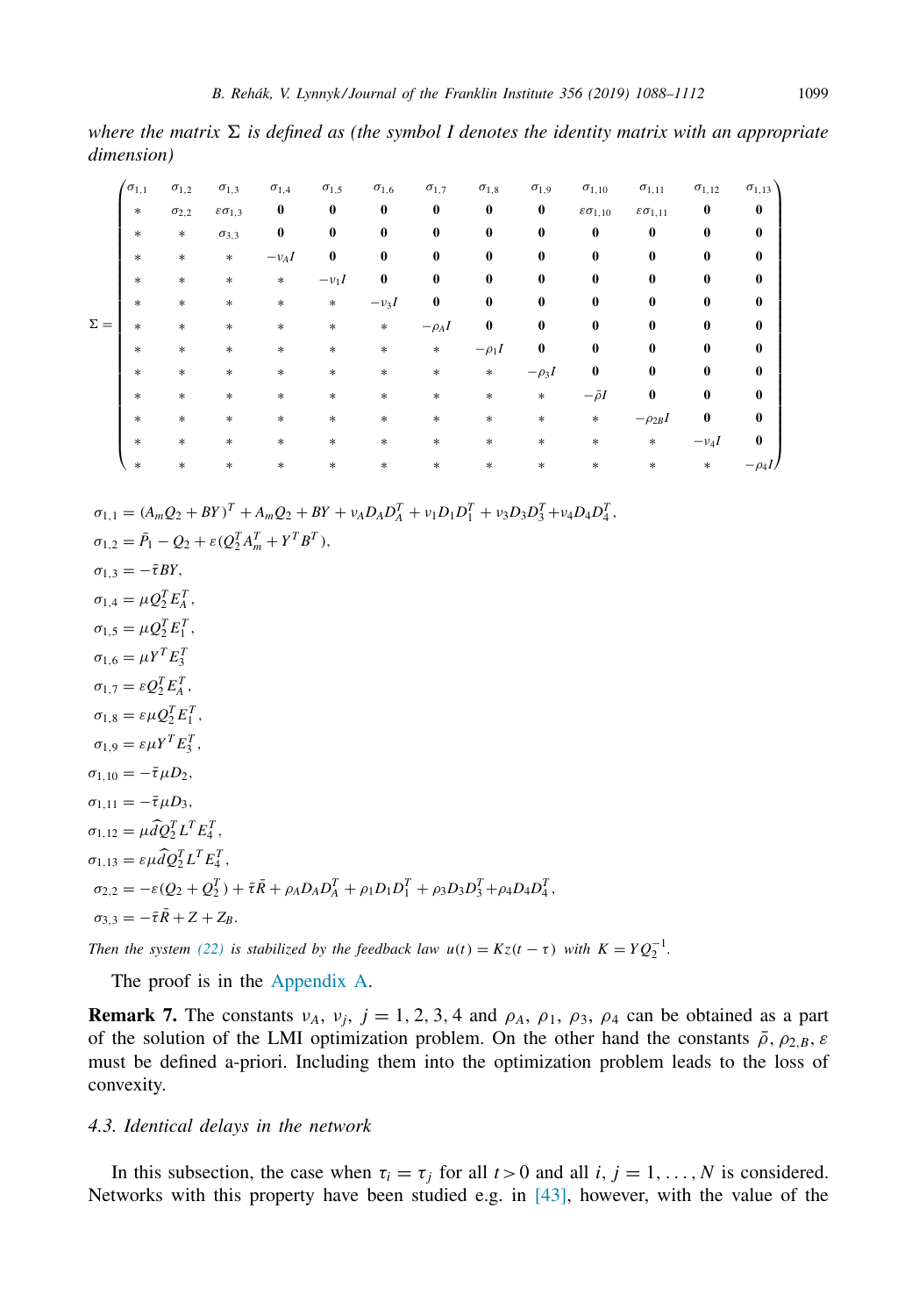delay being constant in time which is not needed here. If the time delays are equal throughout the network, one has  $\phi_i = \phi_j$  for all *i*,  $j = 1, ..., N$ . Consequently, the formula [\(12\)](#page-7-0) attains the form

$$
\dot{\xi} = (\mathcal{A} + \mathcal{D}_1 \mathcal{F}_1(t)\mathcal{E}_1 + \mathcal{M}\mathcal{L} + \mathcal{B}\mathcal{K} + \mathcal{D}_3 \mathcal{F}_3(t)\mathcal{E}_3 \mathcal{K} + \mathcal{D}_4 \mathcal{F}_4(t)\mathcal{E}_4 \mathcal{L})\xi + \left(\mathcal{D}_2 \mathcal{F}_2(t)\mathcal{E}_2 - \mathcal{B}\mathcal{K} - \mathcal{D}_3 \mathcal{F}_3(t)\mathcal{E}_3 \mathcal{K}\right) \int_{t-\tau}^t \dot{\xi}(s)ds
$$
\n(29)

and the formula  $(15)$  is converted into

$$
\dot{\tilde{\xi}} = (\tilde{A} + \mathcal{D}_1 \widetilde{\mathcal{F}}_1(t) \mathcal{E}_1 + \mathcal{B} \mathcal{K} + \mathcal{D}_3 \widetilde{\mathcal{F}}_3(t) \mathcal{E}_3 \mathcal{K} + \mathcal{D}_4 \widetilde{\mathcal{F}}_4(t) \mathcal{E}_4 \widetilde{\mathcal{L}}) \tilde{\xi} + \left( \mathcal{D}_2 \widetilde{\mathcal{F}}_2(t) \mathcal{E}_2 - \mathcal{B} \mathcal{K} - \mathcal{D}_3 \widetilde{\mathcal{F}}_3(t) \mathcal{E}_3 \mathcal{K} \right) \int_{t-\tau}^t \dot{\tilde{\xi}}(s) ds,
$$

which, with functions  $\widehat{F}_i(t)$ ,  $i = 1, 2, 3, 4$  defined as  $\widehat{F}_i(t) = \frac{1}{\mu} \widetilde{F}_i(t)$  may be rewritten as

$$
\dot{\tilde{\xi}} = (\tilde{A} + \mu \mathcal{D}_1 \widehat{\mathcal{F}}_1(t) \mathcal{E}_1 + \mathcal{B} \mathcal{K} + \mu \mathcal{D}_3 \widehat{\mathcal{F}}_3(t) \mathcal{E}_3 \mathcal{K} + \mu \mathcal{D}_4 \widehat{\mathcal{F}}_4(t) \mathcal{E}_4 \tilde{\mathcal{L}}) \tilde{\xi} + \left( \mu \mathcal{D}_2 \widehat{\mathcal{F}}_2(t) \mathcal{E}_2 - \mathcal{B} \mathcal{K} - \mu \mathcal{D}_3 \widehat{\mathcal{F}}_3(t) \mathcal{E}_3 \mathcal{K} \right) \int_{t-\tau}^t \dot{\tilde{\xi}}(s) ds.
$$
\n(30)

Note that  $||\mathcal{F}_i(t)|| \le 1$  for  $i = 1, 2, 3, 4$  due to Eq. [\(16\).](#page-8-0)

Moreover, the matrix  $\tilde{A}$  is block-diagonal. In the general case, the blocks are equal to  $A + d_iML$  where  $d_i$  are eigenvalues of the matrix *J*. In the case of symmetrically interconnected systems, the blocks equal either to  $A + NML$  or  $A - ML$ ; see Eq. [\(20\).](#page-9-0) As mentioned therein, one can replace the matrix  $\tilde{A}$  by the matrix  $\mathcal{A}_m + \mathcal{D}_A \tilde{\mathcal{F}}_A(t) \tilde{\mathcal{E}}_A$ . Define  $\hat{\mathcal{F}}_i = \mu \tilde{\mathcal{F}}_i$ ,  $i = 1, 2, 3, 4$ . Then, one finally arrives at

$$
\dot{\tilde{\xi}} = (\mathcal{A}_m + \mu \mathcal{D}_A \widehat{\mathcal{F}}_A(t) \mathcal{E}_A + \mu \mathcal{D}_1 \widehat{\mathcal{F}}_1(t) \mathcal{E}_1 + \mathcal{B} \mathcal{K} + \mu \mathcal{D}_3 \widehat{\mathcal{F}}_3(t) \mathcal{E}_3 \mathcal{K} \tilde{\xi} \n+ \mu \mathcal{D}_4 \widehat{\mathcal{F}}_4(t) \mathcal{E}_4 \tilde{\mathcal{L}} + (\mu \mathcal{D}_2 \widehat{\mathcal{F}}_2(t) \mathcal{E}_2 - \mathcal{B} \mathcal{K} - \mu \mathcal{D}_3 \widehat{\mathcal{F}}_3(t) \mathcal{E}_3 \mathcal{K}) \int_{t-\tau}^t \dot{\tilde{\xi}}(s) ds
$$
\n(31)

Note also that

$$
\mathcal{D}_4\widehat{\mathcal{F}}_4(t)\mathcal{E}_4\widetilde{\mathcal{L}}=\mathcal{D}_4\widehat{\mathcal{F}}_4(t)\Big(\mathrm{diag}(\frac{d_1}{\widehat{d}},\ldots,\frac{d_N}{\widehat{d}})\otimes I\Big)\widehat{d}\mathcal{E}_4(I_N\otimes L)
$$

and define  $\overline{\mathcal{F}}_4(t) = \widehat{\mathcal{F}}_4(t) \operatorname{diag}(\frac{d_1}{d}, \dots, \frac{d_N}{d})$  $\frac{\sqrt{x}}{a}$ ). One can see that  $\|\mathcal{F}_4(t)\| \le$  $\|\widehat{\mathcal{F}}_4(t)\|$  diag $(\frac{d_1}{d}, \ldots, \frac{d_N}{d})\| \le 1$ . Hence one can reformulate the Eq. (31) into

$$
\dot{\tilde{\xi}} = (\mathcal{A}_m + \mu \mathcal{D}_A \widehat{\mathcal{F}}_A(t) \mathcal{E}_A + \mu \mathcal{D}_1 \widehat{\mathcal{F}}_1(t) \mathcal{E}_1 + \mathcal{B} \mathcal{K} + \mu \mathcal{D}_3 \widehat{\mathcal{F}}_3(t) \mathcal{E}_3 \mathcal{K} \tilde{\xi} \n+ \mu \widehat{d} \mathcal{D}_4 \overline{\mathcal{F}}_4(t) \mathcal{E}_4(I \otimes L) \bigg) \n+ (\mu \mathcal{D}_2 \widehat{\mathcal{F}}_2(t) \mathcal{E}_2 - \mathcal{B} \mathcal{K} - \mu \mathcal{D}_3 \widehat{\mathcal{F}}_3(t) \mathcal{E}_3 \mathcal{K}) \int_{t-\tau}^t \dot{\tilde{\xi}}(s) ds
$$
\n(32)

Before stating the proof of the main theorem, let us introduce the following notation: define matrices  $\mathcal{P}_i$ ,  $\mathcal{P}_i$ ,  $i = 1, 2, i = 1, 2, \mathcal{Q}_2$  and  $\mathcal{R}$  by  $\mathcal{P}_i = \text{diag}(P_i, \dots, P_i)$ ,  $\mathcal{P}_i =$  $diag(\overline{P}_i, \ldots, \overline{P}_i), Q_2 = diag(Q_2, \ldots, Q_2)$  and  $R = diag(R, \ldots, R)$  so that the matrices  $P_i, Q_2$ and R have N blocks on the diagonal. Analogously, let the matrices  $A_m$ ,  $D_A$ ,  $\mathcal{E}_A$  are defined as diagonal matrices with  $N$  diagonal blocks  $A_m$ ,  $D_A$ ,  $E_A$ , respectively.

<span id="page-12-0"></span>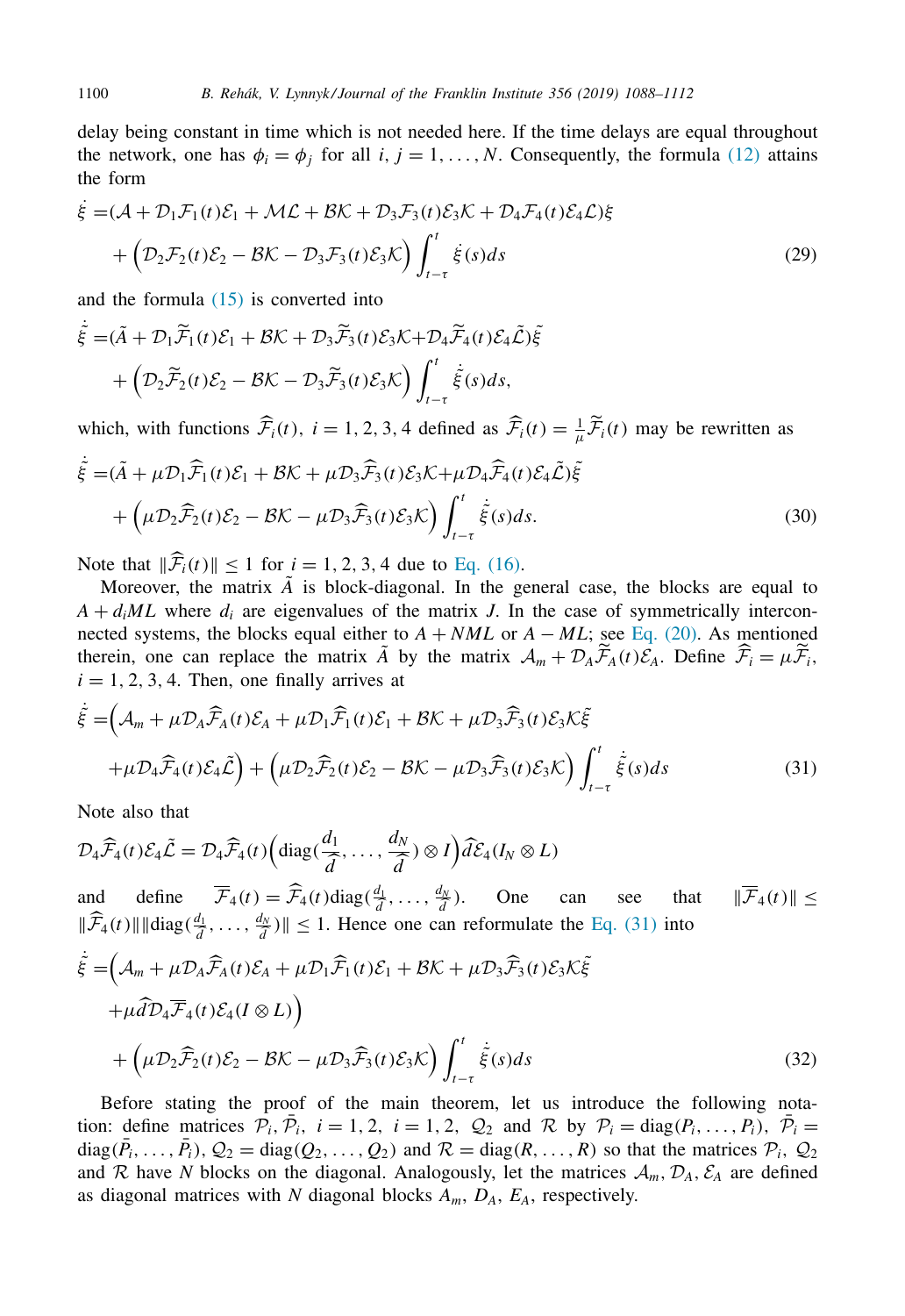<span id="page-13-0"></span>**Corollary 1.** *Under assumptions of [Theorem](#page-10-0)* 2, *the overall system* [\(15\)](#page-8-0) *is stable with*  $K =$  $diag(K, \ldots, K)$  *with the matrix*  $K = YQ_2^{-1}$ .

Proof: Let  $\bar{\xi}_i = (\tilde{\xi}_{(i-1)n+1}, \ldots, \tilde{\xi}_m)$  for  $i = 1, \ldots, N$ . Then we define the vector  $\tilde{\eta}$  by  $\tilde{\eta} =$  $(\bar{\xi}_1^T, \dot{\bar{\xi}}_1^T, \frac{1}{\bar{\tau}} \int_{t-\bar{\tau}}^t \dot{\bar{\xi}}_1^T(s) ds, \ldots, \bar{\xi}_N^T, \dot{\bar{\xi}}_N^T, \frac{1}{\bar{\tau}} \int_{t-\bar{\tau}}^t \dot{\bar{\xi}}_N^T(s) ds)^T.$ 

In Eq. [\(32\),](#page-12-0) the only matrices without the required block-diagonal structure are the matrices  $\mathcal{F}_i$  and  $\mathcal{F}_4$ . Let us define the symmetric  $Nn \times Nn$  matrix  $\Psi$  as follows: in the definition Eq. [\(23\),](#page-9-0) replace the matrices  $A_m$ ,  $B$ ,  $D_A$ ,  $F_{m,A}(t)$ ,  $E_A$ ,  $D_j$ ,  $E_j$ ,  $F_{m,j}(t)$ ,  $K$ ,  $P_1$ ,  $P_2$ ,  $R$  by matrices  $\mathcal{A}_m$ ,  $\mathcal{B}, \mathcal{D}_A, F_A(t)\mathcal{E}_A, \mathcal{D}_j, \mathcal{E}_j, \mathcal{F}_j(t), \mathcal{K}, \mathcal{P}_1, \mathcal{P}_2, \mathcal{R}$ , respectively. Define also the Lyapunov function  $V = V_1 + V_2$  where  $V_1 = \tilde{\xi}^T \mathcal{P}_1 \tilde{\xi}$ ,  $V_2 = \int_{-\bar{\tau}}^0 \int_{t+\theta}^t$  $\dot{\tilde{\xi}}^T(s)\mathcal{R}\dot{\tilde{\xi}}(s)dsd\theta$ . Then

$$
\dot{\mathcal{V}}_2 \leq \bar{\tau} \dot{\tilde{\xi}}^T \mathcal{R} \dot{\tilde{\xi}} - \int_{t-\bar{\tau}}^t \dot{\tilde{\xi}}^T(s) \mathcal{R} \dot{\tilde{\xi}}(s) ds
$$

and finally, proceeding as in the proof of the [Theorem](#page-10-0) 1 yields  $\dot{\mathcal{V}} < \tilde{\eta}^T \widetilde{\Psi} \tilde{\eta}$ .

Proceeding further analogously as in the proof of [Theorem](#page-10-0) 2, using the [Proposition](#page-21-0) 1 and its corollaries, one can introduce the matrix  $\tilde{\Sigma}$  defined by replacing the matrices  $A_m$ , B,  $D_A$ ,  $E_A$ ,  $D_j$ ,  $E_j$ ,  $Y$ ,  $\overline{P}_1$ ,  $Q_2$ ,  $\overline{R}$ ,  $Z$ ,  $Z_B$  by matrices  $\mathcal{A}_m$ ,  $\mathcal{B}$ ,  $\mathcal{D}_A$ ,  $\mathcal{E}_A$ ,  $\mu \mathcal{D}_j$ ,  $\mathcal{E}_j$ ,  $\mathcal{Y}$ ,  $\overline{\mathcal{P}}_1$ ,  $Q_2$ ,  $\mathcal{R}$ ,  $\mathcal{Z} = \text{diag}(Z, \ldots, Z),$   $\mathcal{Z}_B = \text{diag}(Z_B, \ldots, Z_B)$ , respectively. (The matrices  $\mathcal{Z}$  and  $\mathcal{Z}_B$  have *N* diagonal blocks again.) Also use  $\mathcal{Y} = \mathcal{K} \mathcal{Q}_2$ . The same substitution is done in the inequalities [\(25\)–\(28\).](#page-10-0) A permutation of rows and columns can rearrange the matrix  $\Sigma$  into a blockdiagonal matrix composed of *N* blocks where each of the blocks contains one copy of the matrix  $\Sigma$ . This means, there exists a permutation matrix *V* such that  $V^T \widetilde{\Sigma} V = I \otimes \Sigma (I \in R^{N \times N})$ again). Then, properties of the Kronecker product imply  $\tilde{\Sigma} < 0$ .

Moreover, inequalities corresponding to LMI Eqs.  $(25)$ – $(28)$  obtained by the above substitution are also valid, hence Corollaries [2](#page-21-0) and [3](#page-21-0) from the Appendix are applicable. Note that in their formulation, the matrices  $\mathcal{F}_i$ ,  $\mathcal{F}_A$  do not need to possess the block-diagonal structure. Using the same reasoning as in the proof of [Theorem](#page-10-0) 2, one infers that the inequality  $\tilde{\Sigma} < 0$ implies  $\tilde{\Psi} < 0$  for every  $t \ge 0$ . Hence  $\dot{\mathcal{V}} < 0$  if  $\tilde{\xi} \ne 0$ .

**Remark 8.** Application of the [Proposition](#page-21-0) 1 brings some conservatism since the condition in [Proposition](#page-21-0) 1 can be sharp inequality.

**Remark 9.** Several parameters can be computed in the process of the LMI solution. On the other hand, other parameters cannot be obtained in this way as the resulting problem would be nonconvex. They must be determined before the LMI optimization, finding their values so that the set of LMI constitutes a feasible problem is a matter of trial and error.

**Theorem 3.** *Let the assumptions of [Theorem](#page-10-0) 2 hold. The overall system is stabilized if each subsystem [\(1\)](#page-3-0) is controlled by the local feedback*

$$
u_i = \frac{1}{\Psi(\mathcal{T}(x_{i,\tau_i}))}\Big(K\mathcal{T}(x_{i,\tau}) - \Phi(\mathcal{T}(x_{i,\tau_i}))\Big)
$$

*where*  $T$  *is defined by [Eq.](#page-4-0)* (2).

Proof: Since the transformation  $\mathcal T$  is a diffeomorphism, Theorem 3 is a direct consequence of Corollary 1.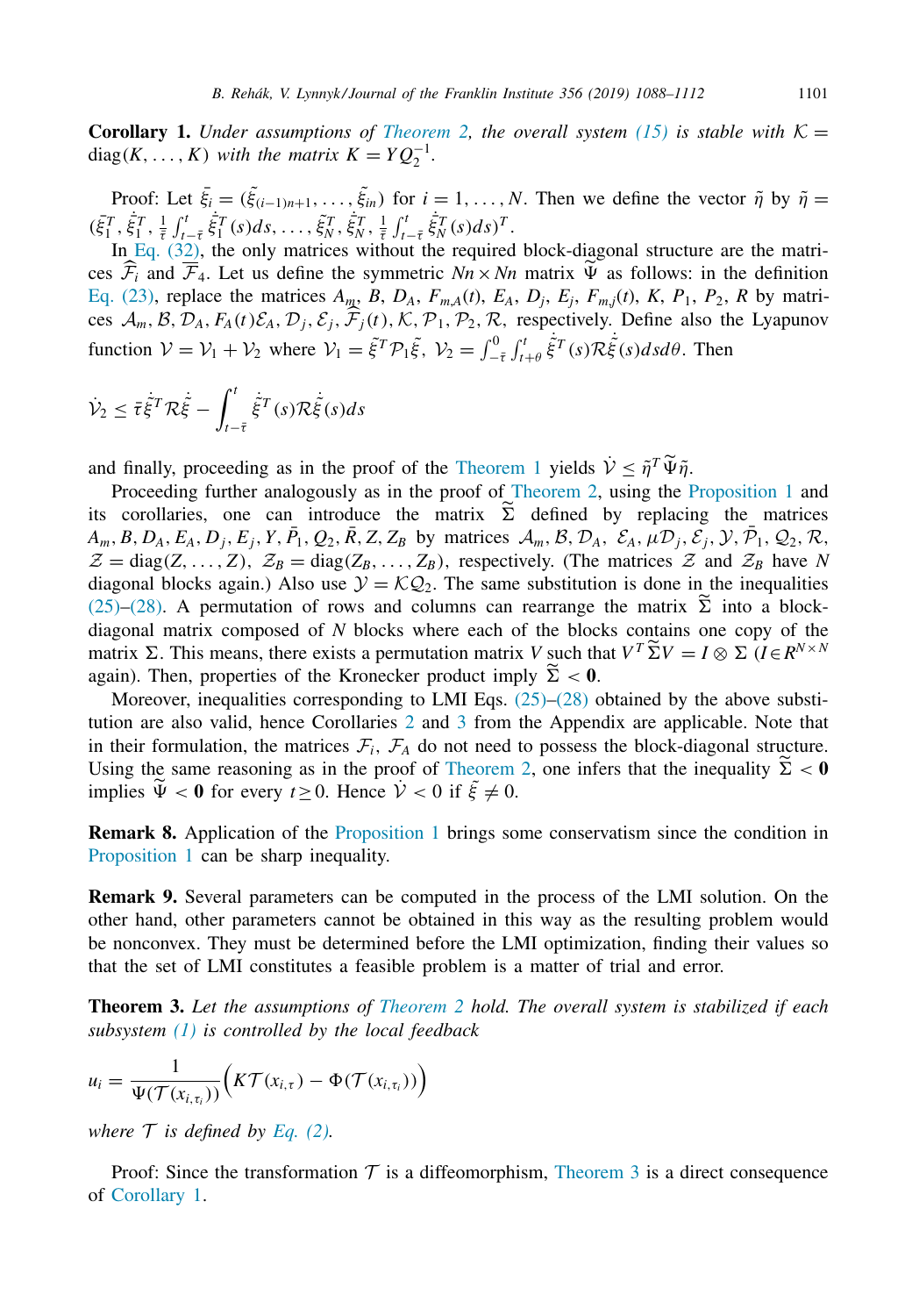#### <span id="page-14-0"></span>*4.4. Non-equal network delays*

In this subsection, the requirement of equal time delay throughout the whole network is removed. This leads to more conservative results. The notation from the preceding subsection is retained. Moreover, define also the vector  $v$  by

$$
v = \frac{1}{\bar{\tau}} \sum_{i=1}^{N} \int_{t-\tau_i}^{t} \tilde{J}_i \dot{\tilde{\xi}}(s) ds = \frac{1}{\bar{\tau}} \sum_{i=1}^{N} \int_{t-\bar{\tau}}^{t} \phi_i(t,s) \tilde{J}_i \dot{\tilde{\xi}}(s) ds.
$$

Then Eq.  $(15)$  can be reformulated as

$$
\dot{\tilde{\xi}} = (\tilde{A} + \mathcal{D}_1 \tilde{\mathcal{F}}_1(t) \mathcal{E}_1 + \mathcal{D}_4 \tilde{\mathcal{F}}_4(t) \mathcal{E}_4 \tilde{\mathcal{L}} + \mathcal{B} \mathcal{K} + \mathcal{D}_3 \tilde{\mathcal{F}}_3(t) \mathcal{E}_3 \mathcal{K}) \tilde{\xi} + \left( \mathcal{D}_2 \tilde{\mathcal{F}}_2(t) \mathcal{E}_2 - \mathcal{B} \mathcal{K} - \mathcal{D}_3 \tilde{\mathcal{F}}_3(t) \mathcal{E}_3 \mathcal{K} \right) v.
$$
\n(33)

Note that the Young inequality applied on each term  $J_i^T \phi_i(t, s) \mathcal{R} J_j \phi_j(t, s)$  with  $i \neq j$  and subsequent use of the Jensen's inequality *N* times together with the fact that  $\phi_i \in \{0, 1\}$  for all *i* yields the following:

$$
\begin{split}\n\bar{\tau}^{2}v^{T}\mathcal{R}v &= \left(\sum_{i,j=1}^{N} \int_{t-\bar{\tau}}^{t} \phi_{i}(t,s)\dot{\tilde{\xi}}^{T}(s)\tilde{J}_{i}^{T}ds\right) \mathcal{R}\left(\int_{t-\bar{\tau}}^{t} \dot{\tilde{\xi}}^{T}(s)\tilde{J}_{j}^{T}\phi_{j}(t,s)ds\right) \\
&\leq N \sum_{i=1}^{N} \left(\int_{t-\tau_{i}}^{t} \dot{\tilde{\xi}}^{T}(s)\tilde{J}_{i}^{T}ds\right) \mathcal{R}\left(\int_{t-\tau_{i}}^{t} \tilde{J}_{i}\dot{\tilde{\xi}}(s)ds\right) \\
&\leq \bar{\tau}N \sum_{i=1}^{N} \int_{t-\bar{\tau}}^{t} \phi_{i}(t,s)\dot{\tilde{\xi}}^{T}(s)\tilde{J}_{i}^{T}\mathcal{R}\tilde{J}_{i}\dot{\tilde{\xi}}(s)ds \\
&\leq \bar{\tau}N \int_{t-\bar{\tau}}^{t} \dot{\tilde{\xi}}^{T}(s) \left(\sum_{i=1}^{N} \tilde{J}_{i}^{T}\mathcal{R}\tilde{J}_{i}\right) \dot{\tilde{\xi}}(s)ds.\n\end{split}
$$

Assume there exists a constant  $\gamma > 0$  such that

$$
N\sum_{i=1}^N \tilde{J}_i^T \mathcal{R}\tilde{J}_i \leq \gamma \mathcal{R}.
$$

This definition in combination with the above estimate of the term  $v^T R v$  yields

$$
\bar{\tau}v^T \mathcal{R}v \le \gamma \int_{t-\bar{\tau}}^t \dot{\tilde{\xi}}^T(s) \mathcal{R}\dot{\tilde{\xi}}(s)ds.
$$
\n(34)

Finally, choose the constant *k* such that  $k > \gamma$ .

Based on the definition of the matrix  $\Psi$  in Eq. [\(23\),](#page-9-0) define now the matrix  $\overline{\Psi}$  by

$$
\bar{\Psi} = \begin{pmatrix} \psi_{1,1} & \psi_{1,2} & \psi_{1,3} \\ * & \bar{\psi}_{2,2} & \varepsilon \psi_{1,3} \\ * & * & -\bar{\tau}R \end{pmatrix}
$$
(35)

where  $\psi_{i,j}$  were used in Eq. [\(23\).](#page-9-0) The element  $\bar{\psi}_{2,2}$  is defined by

$$
\bar{\psi}_{2,2}=-\varepsilon(P_2+P_2^T)+k\bar{\tau}R.
$$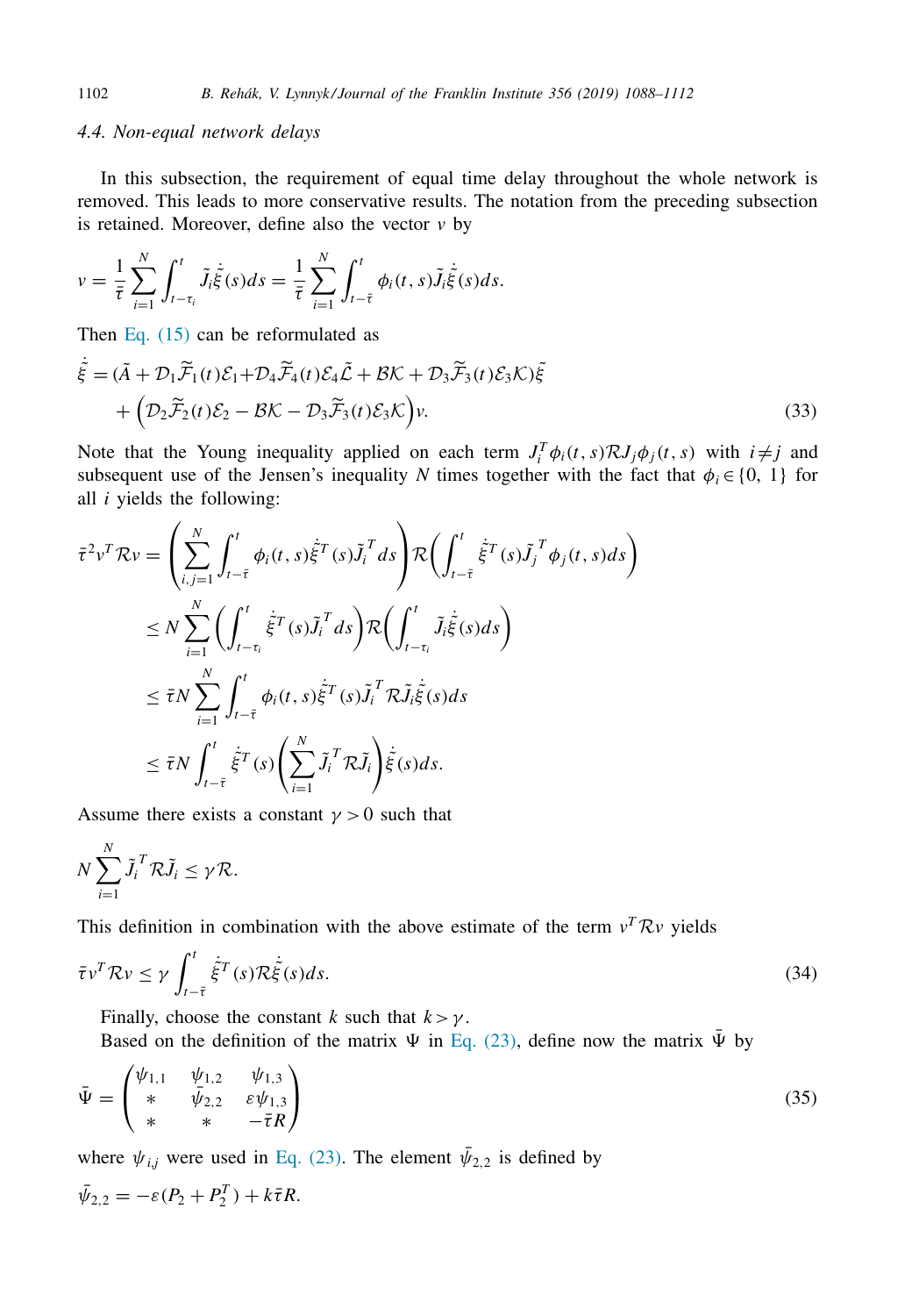<span id="page-15-0"></span>**Theorem 4.** Assume the matrices  $P_1 > 0$ ,  $P_2$  and  $R > 0$  solve the problem  $\bar{\Psi} < 0$  for all t. *Then the system [\(33\)](#page-14-0) is stable.*

**Proof.** Define now the  $Nn \times Nn$ -dimensional matrix  $\tilde{\Psi}$  by formal replacement of matrices A, *B* etc. in the definition of the matrix  $\overline{\Psi}$  by matrices  $\hat{A}$ ,  $\hat{B}$ , etc. respectively, in the same manner as in the previous section. With the Lyapunov function  $V$  defined as  $\overline{V} = V_1 + kV_2$ , one has

$$
\dot{\mathcal{V}}_1 \leq (\tilde{\xi}^T, \dot{\tilde{\xi}}^T, \nu^T) \tilde{\tilde{\Psi}} \begin{pmatrix} \tilde{\xi} \\ \dot{\tilde{\xi}} \\ \nu \end{pmatrix} - k \bar{\tau} \dot{\tilde{\xi}}^T \mathcal{R} \dot{\tilde{\xi}} + \bar{\tau} \nu^T \mathcal{R} \nu,
$$
\n
$$
\dot{\mathcal{V}}_2 \leq \bar{\tau} \dot{\tilde{\xi}}^T \mathcal{R} \dot{\tilde{\xi}} - \int_{t-\bar{\tau}}^t \dot{\tilde{\xi}}^T (s) \mathcal{R} \dot{\tilde{\xi}} (s) ds.
$$

Hence, using Eq. [\(34\),](#page-14-0) one arrives at

$$
\dot{\tilde{V}} \leq (\tilde{\xi}^T, \dot{\tilde{\xi}}^T, v^T) \tilde{\tilde{\Psi}} \begin{pmatrix} \tilde{\xi} \\ \tilde{\xi} \\ v \end{pmatrix} + \bar{\tau} v^T \mathcal{R} v - k \int_{t-\bar{\tau}}^t \dot{\tilde{\xi}}^T(s) \mathcal{R} \dot{\tilde{\xi}}(s) ds
$$
\n
$$
\leq (\tilde{\xi}^T, \dot{\tilde{\xi}}^T, v^T) \tilde{\tilde{\Psi}} \begin{pmatrix} \tilde{\xi} \\ \dot{\tilde{\xi}} \\ v \end{pmatrix} - (k - \gamma) \int_{t-\bar{\tau}}^t \dot{\tilde{\xi}}^T(s) \mathcal{R} \dot{\tilde{\xi}}(s) ds
$$
\n(36)

Since  $\frac{3}{4}$  < 0 and  $k > \gamma$ , one gets  $\frac{d}{dt} \overrightarrow{V} < 0$ .  $\Box$ 

**Theorem 5.** Let the matrix  $\bar{\Sigma}$  be defined as

|                  | $\sigma_{1,1}$ | $\sigma_{1,2}$       | $\sigma_{1,3}$          | $\sigma_{1,4}$ | $\sigma_{1,5}$ | $\sigma_{1,6}$ | $\sigma_{1,7}$ | $\sigma_{1,8}$ | $\sigma_{1,9}$ | $\sigma_{1,10}$          | $\sigma_{1,11}$          | $\sigma_{1,12}$ | $\sigma_{1,13}$ |
|------------------|----------------|----------------------|-------------------------|----------------|----------------|----------------|----------------|----------------|----------------|--------------------------|--------------------------|-----------------|-----------------|
|                  | $\ast$         | $\bar{\sigma}_{2,2}$ | $\epsilon \sigma_{1,3}$ | 0              | $\bf{0}$       | $\bf{0}$       | $\bf{0}$       | $\bf{0}$       | $\bf{0}$       | $\epsilon \sigma_{1,10}$ | $\epsilon \sigma_{1,11}$ | $\bf{0}$        | $\bf{0}$        |
|                  | $\ast$         | $\ast$               | $\sigma_{3,3}$          | 0              | $\bf{0}$       | $\bf{0}$       | $\bf{0}$       | $\bf{0}$       | $\bf{0}$       | $\bf{0}$                 | $\bf{0}$                 | $\bf{0}$        | $\bf{0}$        |
|                  | $\ast$         | $\ast$               | $\ast$                  | $-\nu_A I$     | 0              | $\bf{0}$       | $\bf{0}$       | 0              | 0              | $\bf{0}$                 | 0                        | 0               | $\bf{0}$        |
|                  | $\ast$         | $\ast$               | $\ast$                  | $\ast$         | $-\nu_1 I$     | $\bf{0}$       | $\bf{0}$       | $\bf{0}$       | 0              | $\bf{0}$                 | 0                        | 0               | $\bf{0}$        |
|                  | $\ast$         | $\ast$               | $\ast$                  | $\ast$         | $\ast$         | $-\nu_3I$      | $\bf{0}$       | $\bf{0}$       | 0              | 0                        | 0                        | 0               | $\bf{0}$        |
| $\bar{\Sigma} =$ | $\ast$         | $\ast$               | $\ast$                  | $\ast$         | *              | $\ast$         | $-\rho_A I$    | $\bf{0}$       | 0              | 0                        | 0                        | 0               | $\bf{0}$        |
|                  | $\ast$         | $\ast$               | $\ast$                  | $\ast$         | *              | $\ast$         | $\ast$         | $-\rho_1 I$    | 0              | 0                        | 0                        | 0               | $\bf{0}$        |
|                  | $\ast$         | $\ast$               | $\ast$                  | $\ast$         | *              | $\ast$         | $\ast$         | $\ast$         | $-\rho_3I$     | $\bf{0}$                 | 0                        | 0               | $\bf{0}$        |
|                  | $\ast$         | $\ast$               | $\ast$                  | $\ast$         | $\ast$         | *              | $\ast$         | $\ast$         | $\ast$         | $-\bar{\rho}I$           | $\bf{0}$                 | 0               | $\bf{0}$        |
|                  | $\ast$         | $\ast$               | $\ast$                  | $\ast$         | $\ast$         | $\ast$         | $\ast$         | $\ast$         | $\ast$         | $\ast$                   | $-\rho_{2B}I$            | $\bf{0}$        | $\bf{0}$        |
|                  | $\ast$         | $\ast$               | $\ast$                  | $\ast$         | $\ast$         | *              | $\ast$         | $\ast$         | $\ast$         | $\ast$                   | $\ast$                   | $-\nu_4I$       | $\bf{0}$        |
|                  | $\ast$         | $\ast$               | $\ast$                  | $\ast$         | $\ast$         | $\ast$         | $\ast$         | *              | $\ast$         | $\ast$                   | $\ast$                   | $\ast$          | $-\rho_4 I$     |

*with*  $\sigma_{i,j}$  *defined in the [Theorem](#page-10-0)* 2 *and*  $\bar{\sigma}_{2,2} = -\varepsilon (Q_2 + Q_2^T) + k\bar{\tau}\bar{R} + \rho_1 D_A D_A^T +$  $\rho_3D_3D_3^T+\rho_4D_4D_4^T$ . Let  $Q_1>0$ ,  $Q_2$  and  $R>0$ ,  $Q_2$  regular, be the solution of the problem  $\sum \alpha$ ,  $-\varepsilon (Q_2 + Q_2^T) + k\bar{\tau}\bar{R} + \rho_1 D_A D_A^T + \rho_3 D_3 D_3^T + \rho_4 D_4 D_4^T \leq 0$  *combined with inequalities [\(25\)](#page-10-0) and (26)*,  $K = YQ_2^{-1}$ . *Then the system [\(33\)](#page-14-0) is stable.* 

**Proof.** Using the function  $\bar{\mathcal{V}}$ , the same reasoning as in the proof of [Corollary](#page-13-0) 1 together with Eq. (36) yields the result.  $\Box$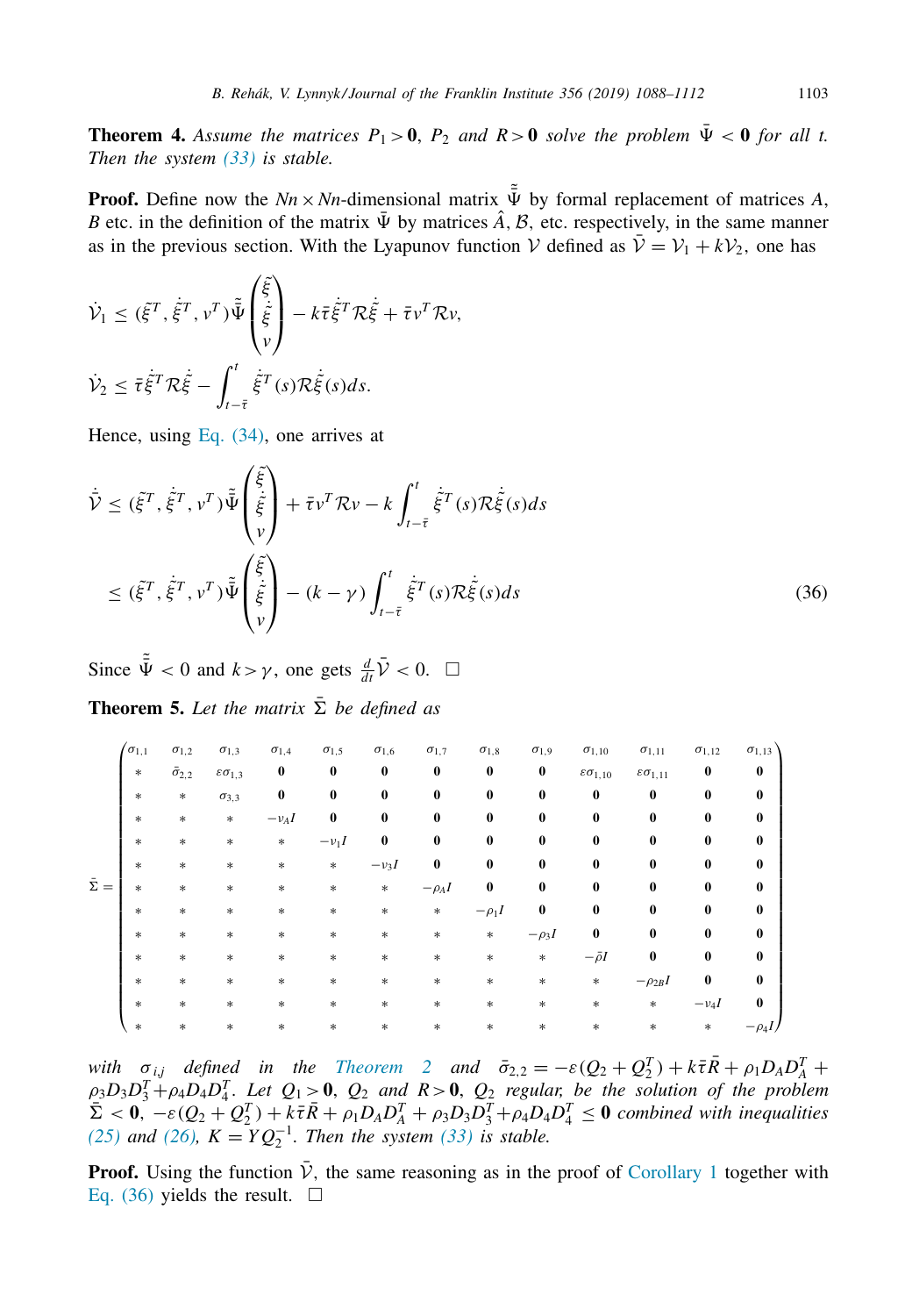<span id="page-16-0"></span>**Remark 10.** Solvability of the LMI introduced in [Theorems](#page-10-0) 2 and [5](#page-15-0) is a complex issue. There are many factors having influence on existence of a solution. First, the longer maximal allowable delay  $\bar{\tau}$  the more difficult it is to find a solution. A trickier part is tuning the constants  $\varepsilon$  and  $\rho_{2B}$ . Even though many problems lead to LMIs depending on such parameters, no tuning method could be found in the available literature. Remarks about influence of these parameters on the computational example is given in [Remark](#page-17-0) 12.

## **5. Examples**

#### *5.1. Example 1*

The system is composed of *N* identical symmetrically connected subsystems (for simulations,  $N = 8$  was chosen) with the *i*th subsystem given by

$$
\dot{x}_{1,i} = x_{1,i}^2 + x_{2,i}
$$
\n
$$
\dot{x}_{2,i} = -2x_{1,i}(x_{1,i}^2 + x_{2,i}) + 0.6x_{1,i}^2 + 0.3(x_{1,i}^2 + x_{2,i}) + \frac{25}{25 + x_{1,i}^2}u_i + \sum_{j=1, j \neq i}^{N} 0.1x_{1,j}
$$

The exact linearization (see e.g. [\[36\],](#page-24-0) denoted by  $\mathcal T$  above) which transforms the *i*th subsystem into the form [Eq.](#page-4-0)  $(3)$  is defined by

$$
\xi_{1,i} = x_{1,i}, \ \xi_{2,i} = x_{1,i}^2 + x_{2,i}.
$$

By setting  $\Phi(\xi_i) = 0.6 \xi_{1,i}^2 + 0.3 \xi_{2,i}^2$  and  $\Psi(\xi_i) = (1 + \frac{\xi_{1,i}^2}{25})$  the dimension reduction can now be carried out as described in the above sections.

The matrices  $D_i$  and  $E_i$ ,  $i = 1, \ldots, 4$ , are determined using the method described in [Remark](#page-5-0) 2. In this example, we have  $D_1 = 0$ ,  $E_1 = 0$  and  $D_4 = 0$ ,  $E_4 = 0$ . If we assume  $|\xi_{1,i}(t)| \le 1$  and  $|\xi_{2,i}(t)| \le 1$  for all  $t > 0$  then one has  $||B(\frac{\Psi(\xi_i)}{\Psi(\xi_{i,\tau_i})} - 1)|| \le \frac{1}{25}$ . We choose  $F_{3,i}(t) =$  $25(\frac{\Psi(\xi_i)}{\Psi(\xi_{i,t_i})}-1)$ , then clearly  $||F_{3,i}(t)|| \le 1$  for all  $t > 0$ . Defining  $D_3 = \binom{0}{0.2}$  and  $E_3 = 0.2I$ , one has  $B(\frac{\Psi(\xi_i)}{\Psi(\xi_{i,\tau_i})}-1) = D_3F_{3,i}E_3$ . Note that the function  $F_{3,i}$  is not available for the controller design or implementation. However, knowledge of this function is not needed. Similarly, one can choose  $D_2 = 1.1I$ ,  $E_2 = \begin{pmatrix} 0 & 0 \\ 1 & 0.5 \end{pmatrix}$ .

Note that the matrix *L* is not changed by this transformation,  $L = \begin{pmatrix} 0 & 0 \\ 0.1 & 0 \end{pmatrix}$ . The next step is to define the transformation matrix  $T$  as in Eq.  $(14)$ . Using Eqs.  $(18)$  and  $(20)$  define also the matrices

$$
A_m = \begin{pmatrix} 0 & 1 \\ \frac{N-1}{20} & 0 \end{pmatrix}, D_A = \begin{pmatrix} 0 & 0 \\ \frac{N+1}{20} & 0 \end{pmatrix}, E_A = I.
$$

This yields the problem of finding a feedback matrix *K* such that the system [\(21\)](#page-9-0) is stable. A sufficient condition is to find a solution of the LMI Eqs. [\(24\)](#page-10-0)–[\(28\)](#page-10-0).

The design parameters were chosen as  $\varepsilon = 0.5$ ,  $\rho_2 = 1$ ,  $\overline{\rho} = 1$  and the delay in the feedback was  $\bar{\tau} = 0.1s$ . The algorithm described in the previous section yields the control gain  $K = (-2.04, -1.99)$  for  $N = 8$ . Simulations are shown on the [Fig.](#page-17-0) 1 for initial conditions  $x(0) = (r \cos \frac{\pi i}{8})$  with  $r = 0.6 i = 1, ..., N$ . For the sake of simplicity, only the state of the first subsystem is depicted: state  $x_{1, 1}$  (solid line) and  $x_{1, 2}$  (dashed line). For comparison, the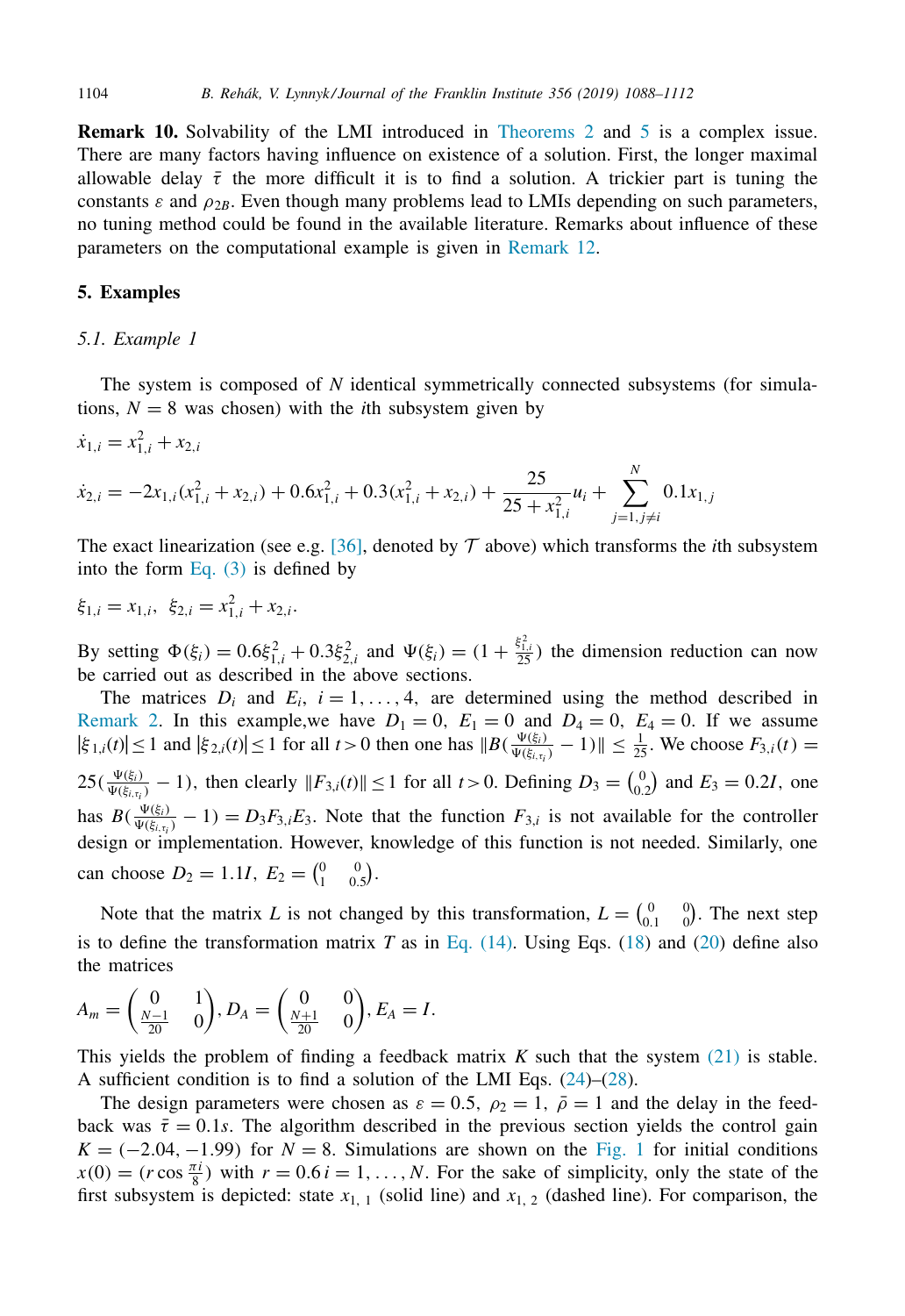<span id="page-17-0"></span>

Fig. 1. State  $x_{1,1}$  and  $x_{1,2}$  in [Example](#page-16-0) 1.

Table 1 Values of the feedback gain.

| N     |            |           |           |           |  |
|-------|------------|-----------|-----------|-----------|--|
| $K^T$ | $^{-1.67}$ | $(-1.38)$ | $(-1.32)$ | $(-2.04)$ |  |
|       | $-2.19$    | $-2.28$   | $-2.38$   | $-1.99$   |  |

state of the same system controlled by linear controllers with equal gain *K* is depicted as well:  $x_{1,1}$  (dotted line) and  $x_{1,2}$  (dash-dot line).

The values of the feedback gain matrix *K* for different number of subsystems are summarized in Table 1.

**Remark 11.** The advantage of the presented method is twofold: not only is the convergence better, but also a larger range of initial conditions can be handled. While  $r = 0.6$  seems to be the largest value for which the linear controller performs acceptably (higher values lead to instability of the control loop), the nonlinear controller yields good results for larger values of this parameter.

**Remark 12.** Values of the parameters  $\varepsilon$ ,  $\rho_2$  and  $\rho_{2B}$  were found using error and trial. While the algorithm seems to tolerate a fairly wide range of values of the parameter  $\varepsilon$ , the region of acceptable values of the parameters  $\rho_1$  and  $\overline{\rho}$  is probably rather small, roughly between 1 and 10 in the example. Values out of this range lead to an infeasible optimization problem, similarly as too large uncertainties. No further investigation of this dependence was carried out.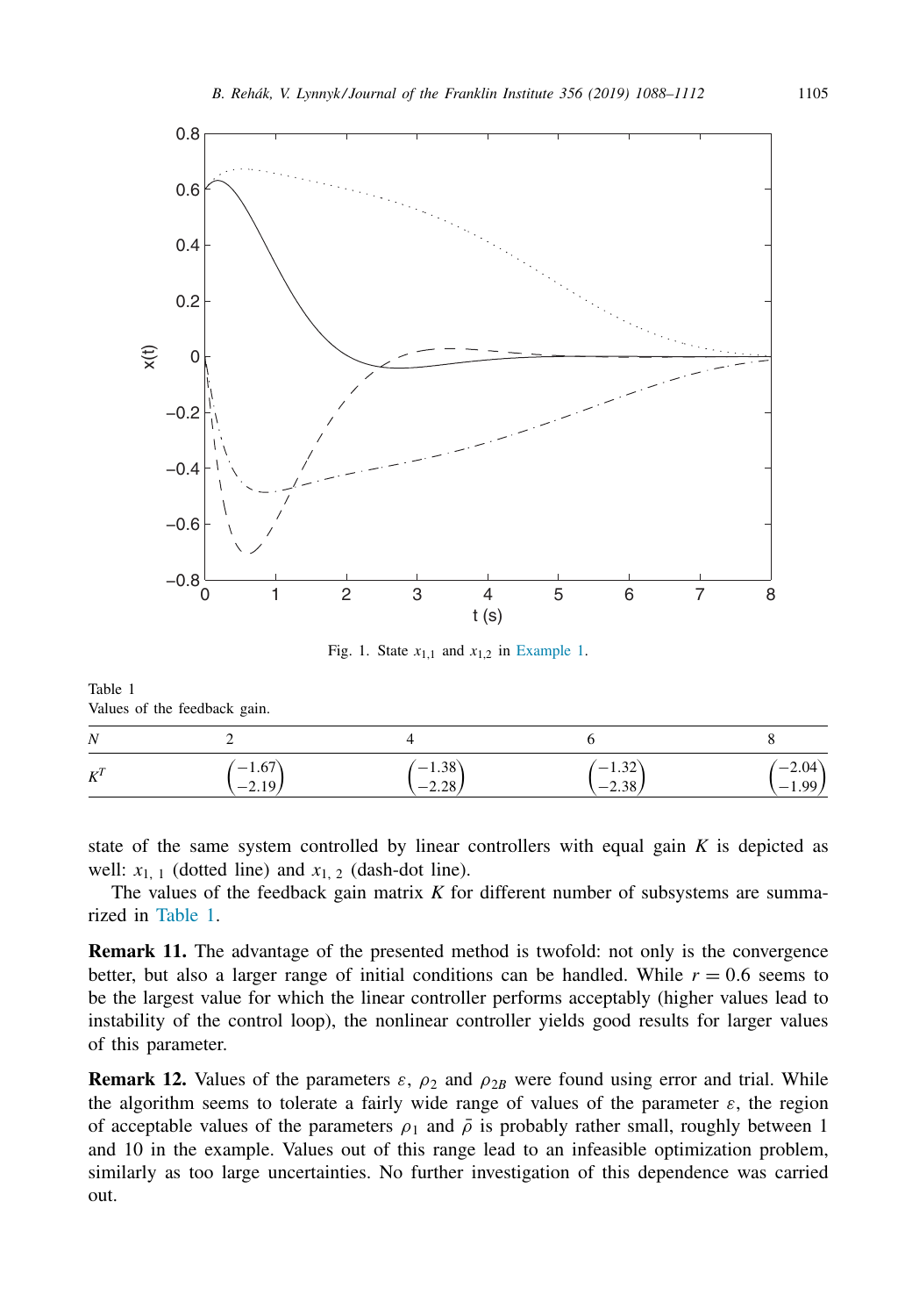## *5.2. Example 2*

Consider a set of *N* interconnected identical oscillators given by the equation

$$
\ddot{y}_i + \frac{y_i^2 - 1}{5(1 + y_i^2 + y_i^2)} \dot{y}_i + y_i + I_i = u_i, \ \ y_i(0) = y_{0,i}, \dot{y}_i(0) = \hat{y}_{0,i}.
$$

The term  $I_i$  represents the interconnections; let  $k$  be a constant and

$$
I_1 = k(y_1 - y_2),
$$
  
\n
$$
I_i = k(y_i - y_{i+1}) + k(y_i - y_{i-1}) \text{ for } i = 2, ..., N - 1,
$$
  
\n
$$
I_N = k(y_N - y_{N-1}).
$$

This oscillator is based on the example presented in  $[44]$ , however, unlike that article, no disturbances are considered here; on the other hand interconnection terms are present.

Define  $\xi_{1,0} = \xi_{1,N+1} = 0$ . Using the exact linearization of the auxiliary system:  $y = x_1, \xi_1 = 0$  $x_1, \xi_2 = x_2$  and  $v = u - \frac{2x_1^2 + \xi_2^2}{5(1+x_1^2+x_2^2)}x_2$  one can obtain the equation describing the *i*th subsystem in the form

$$
\dot{\xi}_{1,i} = \xi_{2,i},
$$
\n
$$
\dot{\xi}_{2,i} = -\frac{\xi_{1,i}^2 - 1}{5(1 + \xi_{1,i}^2 + \xi_{2,i}^2)} \xi_{2,i} - (1 + \alpha_i)\xi_{1,i} + u_i - \xi_{1,i-1} - \xi_{1,i+1}
$$

where  $\alpha_1 = \alpha_N = k$ ,  $\alpha_i = 2k$  if  $i = 2, ..., N - 1$ . The slightly different form of the interconnections of the first and last subsystems can be treated using the uncertainty expressed by the terms  $D_1F_1(t)E_1$  as introduced in [Eq.](#page-6-0) (9). Since  $-\frac{\xi_{1,i}^2-1}{5(1+k^2+1)}$  $\frac{\xi_{1,i}^2 - 1}{5(1 + \xi_{1,i}^2 + \xi_{2,i}^2)} \xi_{2,i} = \frac{1}{5} \xi_{2,i} - \frac{2\xi_{1,i}^2 + \xi_{2,i}^2}{5(1 + \xi_{1,i}^2 + \xi_{2,i}^2)},$  one can with help of the [Remark](#page-3-0) 1 express the subsystem as

$$
\dot{\xi}_i = (A\xi_i + D_1F_{1,i}(t)E_1)\xi_i + {0 \choose 1}(v_i - \xi_{1,i-1} - \xi_{1,i+1})
$$

with matrices  $A, D_1, E_1$  defined as

$$
A = \begin{pmatrix} 0 & 1 \\ -(1 + \frac{3}{2})k & \frac{1}{5} \end{pmatrix}, \ D_1 = \begin{pmatrix} 0 & 0 \\ \frac{1}{2} & 0 \end{pmatrix}, \ E_1 = \begin{pmatrix} 1 & 0 \\ 0 & 0 \end{pmatrix},
$$

 $F_{1,1}(t) = F_{1,N}(t) = -1$  and  $F_{1,i}(t) = 1$  for  $i \in \{2, ..., N-1\}$ . Also, one can see that  $D_3 =$  $0, E_3 = 0, D_4 = 0, E_4 = 0$ . Moreover,

$$
u_i = v_i + \frac{2\xi_{1,i}^2 + \xi_{2,i}^2}{5(1 + \xi_{1,i}^2 + \xi_{2,i}^2)}\xi_{2,i}.
$$

The overall system can be written as

$$
\frac{d}{dt} \begin{pmatrix} \xi_{1,1} \\ \xi_{2,1} \\ \vdots \\ \xi_{2,N} \end{pmatrix} = \left( \mathcal{A} + \mathcal{D}_1 \mathcal{F}_1(t) \mathcal{E}_1 + k(\mathcal{J} \otimes L) \right) \begin{pmatrix} \xi_{1,1} \\ \xi_{2,1} \\ \vdots \\ \xi_{2,N} \end{pmatrix} + \mathcal{B} \begin{pmatrix} v_1 \\ \vdots \\ v_N \end{pmatrix}
$$

<span id="page-18-0"></span>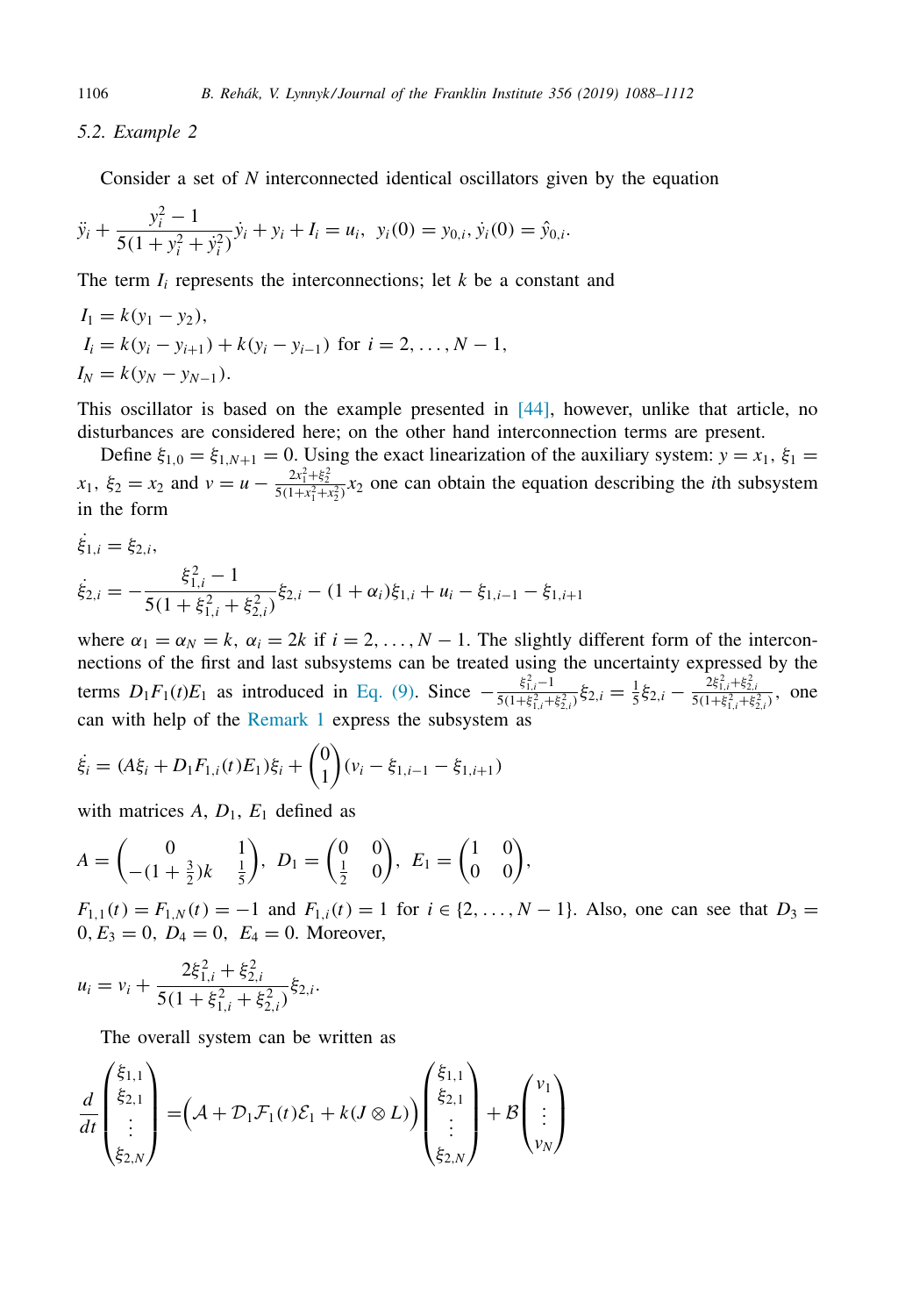<span id="page-19-0"></span>

Fig. 2. State  $x_{1,8}$  from [Example](#page-18-0) 2 for different values of  $k$ .

with matrices *J* and *L* are given by

$$
J = \begin{pmatrix} 0 & 1 & 0 & \dots & 0 & 0 \\ 1 & 0 & 1 & \dots & 0 & 0 \\ 0 & 1 & 0 & \dots & 0 & 0 \\ \vdots & \vdots & \vdots & \ddots & \vdots & \vdots \\ 0 & 0 & 0 & \dots & 0 & 1 \\ 0 & 0 & 0 & \dots & 1 & 0 \end{pmatrix}, L = \begin{pmatrix} 0 & 0 \\ -1 & 0 \end{pmatrix}
$$

The matrix *T* is composed of eigenvectors of the matrix *J*. Due to symmetry of the matrix *J*, there exists a full set of orthogonal eigenvectors. Hence  $TT^T = I$  which implies  $\mu = 1$ . We can define  $\bar{d} = 2$ ,  $\underline{d} = -2$  as these values bound the eigenvalues of the matrix *J*. In the sequel we set  $D_A = \begin{pmatrix} 0 \\ 2k \end{pmatrix}$ ,  $E_A = (1, 0)$ . This choice then satisfies Eq. [\(17\).](#page-8-0)

.

Since the control is delayed, one has to define the uncertainties described by the matrices *D*<sub>2</sub>, *E*<sub>2</sub> and the functions  $F_{2,i}$ . To do this, define  $\Phi(\xi_1, \xi_2) = \frac{2\xi_1^2\xi_2 + \xi_2^3}{5(1+\xi_1^2+\xi_1^2)}$ . Hence,

$$
\nabla \Phi(\xi_1, \xi_2) = \begin{pmatrix} 0 & 0 \\ \frac{2\xi_1 \xi_2^2 (2 + \xi_2^2)}{5(1 + \xi_1^2 + \xi_1^2)} & \frac{2\xi_2 (\xi_1^4 - 1)}{5(1 + \xi_1^2 + \xi_1^2)^2} \end{pmatrix}.
$$

If no variables exceed the value 2, one can choose the uncertainties as  $D_2 = 5I$ ,  $E_2 = I$ . Moreover, it is assumed that the delay in the feedback is  $\tau \in [0, 0.1]$ *s*.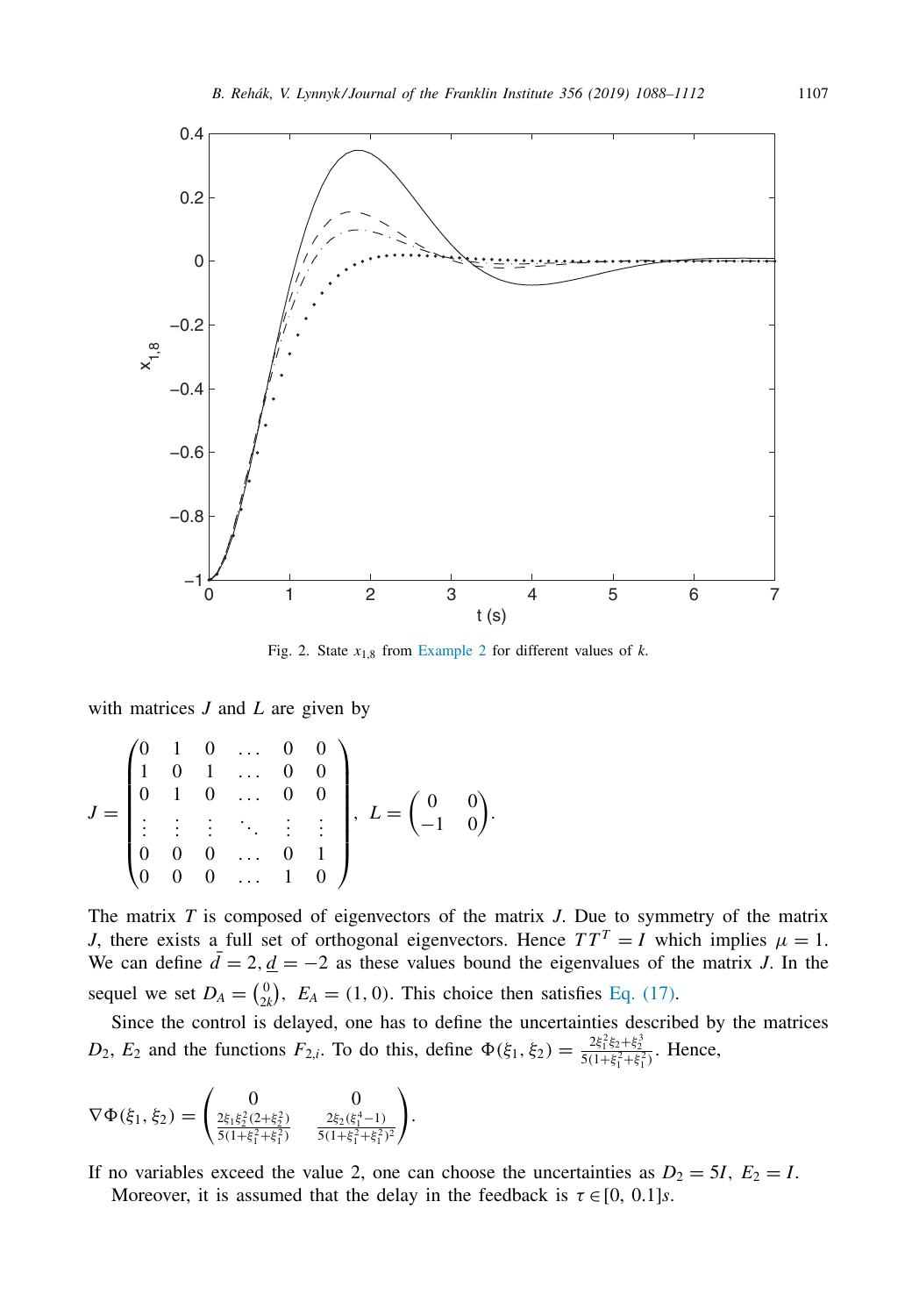For the evaluation of the solution of the LMI problem, the values  $\varepsilon = \frac{1}{2}$  and  $\rho_2 = 1$  were used. With these settings, the LMI optimization problem is feasible. The resulting feedback gain in  $K = (-3.50, -1.65)$  for  $k = 0.1$ .

In the example, 11 subsystems were interconnected as described above. The initial conditions were chosen as  $(x_{1,1}(0), x_{1,2}(0), \ldots, x_{1,11}(0)) =$  $(2, -2, 1.5, -1, -2, 2, -2, -1, 0, 1, -2)$ . The states  $x_{2,i}$  were zero in all subsystems.

There is a varying time delay in the feedback loop which models transmission of the measured values and/or the control signals only in some discrete time values. The time delay in the control loop satisfied  $\tau \in [0, 0.1]$ *s*. Hence the feedback of the *i*th subsystem introduced in [Eq.](#page-4-0) (5) can be expressed as

$$
u_i^*(t) = -3.50x_{1,i}(t-\tau) - 1.65x_{2,i}(t-\tau) + \frac{2x_{1,i}^2(t-\tau) + x_{2,i}^2(t-\tau)}{5(1+x_{1,i}^2(t-\tau) + x_{2,i}^2(t-\tau))}x_{2,i}(t-\tau).
$$

The response of the 8th subsystem to the above choice of initial conditions is shown in [Fig.](#page-19-0) 2 for various values of the constant *k*:  $k = \frac{1}{2}$  (solid line),  $k = \frac{1}{3}$  (dashed line),  $k = \frac{1}{4}$ (dash-dot line) and  $k = \frac{1}{10}$  (dotted line). The condition that no variables exceed the value 2, used in the design process, has been verified for these initial conditions.

The LMI problem is infeasible for *k* larger than  $\frac{1}{2}$ .

#### **6. Conclusions and outlooks**

An algorithm for the control of large-scale nonlinear symmetric system has been introduced. The method consists of two steps. The subsystem is linearized using exact input-output linearization first. Then, a system with a reduced dimension (equal to the double of the dimension of one subsystem) is found. Robust stabilization of this low-dimensional system implies stability of the overall large system. The results are illustrated by examples. Further research will be devoted to the application of the proposed algorithm to chaotic systems and dynamical networks with complex structure. Application of this method to the consensus problem will also be investigated in future.

#### **Appendix A. Proofs of Theorems**

*Proof of Theorem 1*

For the sake of the proof of the [Theorem](#page-10-0) 1, define the vector  $\eta$  by  $\eta^T =$  $(z^T, \dot{z}^T, \frac{1}{\bar{z}} \int_{t-\tau}^t \dot{z}(s) ds).$ 

The Lyapunov function candidate for the system  $(22)$  is chosen in accordance with [\[20,21\]](#page-23-0) as  $V = \frac{1}{2}z^T P_1 z + \int_{-\bar{\tau}}^0 \int_{t+\alpha}^t z^T(s) R \dot{z}(s) ds d\alpha$ . The derivative of the function *V* is expressed using Eq. [\(22\)](#page-9-0) as

$$
\dot{V} = z^T P_1 \dot{z} + (z^T P_2^T + \varepsilon \dot{z}^T P_2^T)(A_m + \mu D_1 F_{m,1}(t) E_1 + \mu \tilde{d} D_4 F_{m,4}(t) E_4 L \n+ D_A F_A(t) E_A + BK + \mu D_3 F_{m,3}(t) E_3 K) z \n+ (\mu D_2 F_{m,2}(t) E_2 - BK - \mu D_3 F_{m,3}(t) E_3 K) \int_{t-\tau}^t \dot{z}(s) ds) + \bar{\tau} \dot{z}^T R \dot{z} \n- \int_{t-\bar{\tau}}^t \dot{z}^T(s) R \dot{z}^T(s) ds.
$$
\n(A.1)

<span id="page-20-0"></span>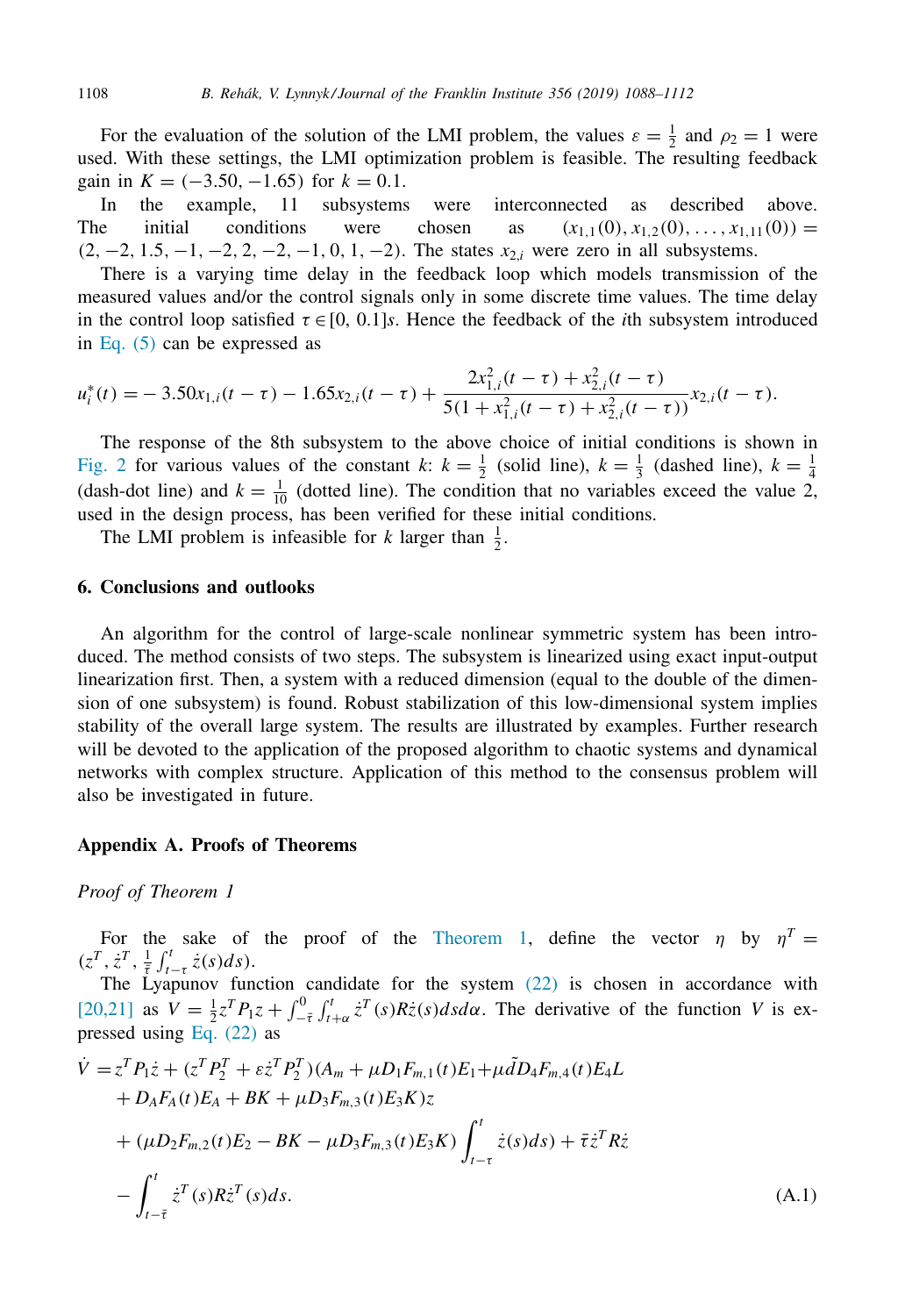<span id="page-21-0"></span>Proceeding as in  $[21]$ , the last term is estimated using the Jensen's inequality as

$$
-\int_{t-\overline{t}}^{t} \dot{z}^{T}(s)R\dot{z}^{T}(s)ds \leq -\int_{t-\tau}^{t} \dot{z}^{T}(s)R\dot{z}^{T}(s)ds
$$
  

$$
\leq -\tau^{-1}\int_{t-\tau}^{t} \dot{z}^{T}(s)dsR\int_{t-\tau}^{t} \dot{z}^{T}(s)ds
$$
  

$$
\leq -\overline{\tau}^{-1}\int_{t-\tau}^{t} \dot{z}^{T}(s)dsR\int_{t-\tau}^{t} \dot{z}^{T}(s)ds.
$$

Standard manipulations on the equation for *V* turn this inequality into the form  $\dot{V} = n^T \Psi n$ which is negative for  $n \neq 0$ .

**Remark 13.** For the sake of stability analysis, a more general form of the Lyapunov function may be used. Namely, one can look for matrices  $P_1$ ,  $P_2$ ,  $P_3$ ,  $R$  as proposed in [\[21\].](#page-24-0) However, the controller design problem requires setting  $P_3 = \varepsilon P_2$  with  $\varepsilon > 0$ .

Thanks to the [Assumption](#page-10-0) 5, one can define  $Q_2 = P_2^{-1}$ ,  $\bar{P}_1 = Q_2^T P_1 Q_2$ ,  $\bar{R} = Q_2^T R Q_2$ ,  $Y =$ *KQ*2.

The following propositions will be useful (see  $[45]$  for the proof, also  $[46]$ , Lemma 2 or [\[14\]\)](#page-23-0):

**Proposition 1.** Let the matrices  $M, N, Q, F(t), P$  have compatible dimensions, P be sym*metric positive definite and*  $\|\mathcal{F}(t)\| \leq 1$  *for all t. Let*  $\rho > 0$  *satisfy*  $\mathcal{P} - \rho \mathcal{N} \mathcal{N}^T > 0$ *. Then* 

$$
(\mathcal{M} + \mathcal{N} \mathcal{F} \mathcal{Q})^T \mathcal{P}^{-1} (\mathcal{M} + \mathcal{N} \mathcal{F} \mathcal{Q}) < \mathcal{M}^T (\mathcal{P} - \rho \mathcal{N} \mathcal{N}^T)^{-1} \mathcal{M} + \frac{1}{\rho} \mathcal{Q}^T \mathcal{Q}.
$$

**Corollary 2.** If  $X$ ,  $Y$  are symmetric,  $Y < 0$  and let the following LMI hold:

$$
\mathbf{0} > \begin{pmatrix} \mathcal{X} & \mathcal{M}^T & \mathcal{Q}^T \\ * & \mathcal{Y} + \rho \mathcal{N} \mathcal{N}^T & \mathbf{0} \\ * & * & -\rho I \end{pmatrix}
$$
(A.2)

$$
0 > \mathcal{Y} + \rho \mathcal{N} \mathcal{N}^T \tag{A.3}
$$

*for a* some fixed value of the parameter  $\rho > 0$ . Then for every F such that  $||F|| \le 1$  *holds:* 

$$
\begin{pmatrix} \mathcal{X} & (\mathcal{M} + \mathcal{N} \mathcal{F} \mathcal{Q})^T \\ * & \mathcal{Y} \end{pmatrix} < \mathbf{0}.\tag{A.4}
$$

**Proof.** Application of the Schur complement twice on the inequality  $(A.2)$  yields  $\mathcal{X}$  +  $\frac{1}{\rho} Q^{\mathcal{T}} Q + \mathcal{M}^{\mathcal{T}} (-\mathcal{Y} - \rho \mathcal{N} \mathcal{N}^{\mathcal{T}})^{-1} \mathcal{M} < 0$ . Then, Proposition 1 implies

 $X + (M + N \mathcal{F} \mathcal{Q})^T (-\mathcal{Y})^{-1} (M + N \mathcal{F} \mathcal{Q})^T < 0$ . The Schur complement then yields Eq.  $(A.4)$ .  $\square$ 

**Corollary 3.** Let X be symmetric,  $\mathcal{Y} < 0$ ,  $\mathcal{Z} > 0$ . Assume the following LMI hold for a *parameter*  $\rho > 0$ *:*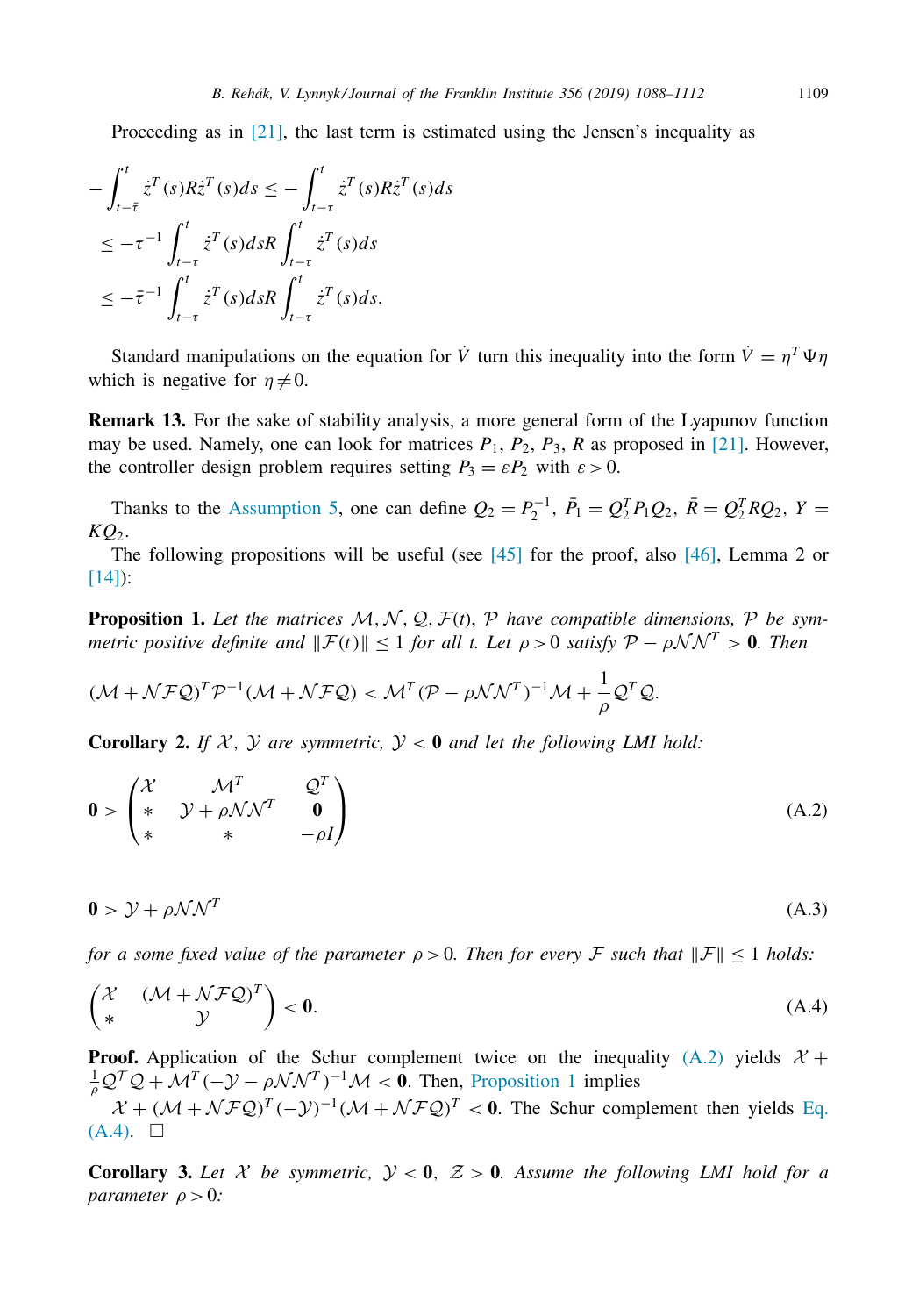$$
\mathbf{0} > \begin{pmatrix} \mathcal{X} & \mathcal{M} & \mathcal{N} \\ * & \mathcal{Y} + \mathcal{Z} & \mathbf{0} \\ * & * & -\frac{1}{\rho}I \end{pmatrix}
$$
 (A.5)

$$
\mathbf{0} > \begin{pmatrix} -Z & Q^T \\ * & -\rho I \end{pmatrix} \tag{A.6}
$$

$$
0 > \mathcal{Y} + \mathcal{Z}.\tag{A.7}
$$

*Then the following holds for every*  $\mathcal{F}$ ,  $\|\mathcal{F}\|$  < 1*:* 

$$
\begin{pmatrix} \mathcal{X} & (\mathcal{M} + \mathcal{N} \mathcal{F} \mathcal{Q}) \\ * & \mathcal{Y} \end{pmatrix} < \mathbf{0}.\tag{A.8}
$$

**Proof.** Using the Schur complement on Eq. (A.5) yields

$$
0 > \begin{pmatrix} \mathcal{X} + \rho \mathcal{N} \mathcal{N}^T & \mathcal{M} \\ * & \mathcal{Y} + \mathcal{Z} \end{pmatrix}.
$$

Moreover, the LMI Eq. (A.6) implies  $Z > \frac{1}{\rho} Q^T Q$ , hence Eq. (A.7) yields  $\mathcal{Y} + \frac{1}{\rho} Q^T Q < 0$ . From this inequality and Eq.  $(A.5)$  follows

$$
\mathbf{0} > \begin{pmatrix} \mathcal{X} + \rho \mathcal{N} \mathcal{N}^T & \mathcal{M} \\ * & \mathcal{Y} + \frac{1}{\rho} \mathcal{Q}^T \mathcal{Q} \end{pmatrix}.
$$

Let  $\Xi = \mathcal{X} + \rho \mathcal{N} \mathcal{N}^T + \mathcal{M} (\mathcal{Y} + \frac{1}{\rho} \mathcal{Q}^T \mathcal{Q})^{-1} \mathcal{M}^T$ . The last LMI is equivalent to  $0 > \Xi$ . In turn, the Proposition 1 guarantees that  $E > \mathcal{X} + (\mathcal{M} + \mathcal{N} \mathcal{F} \mathcal{Q}) \mathcal{Y}^{-1} (\mathcal{M} + \mathcal{N} \mathcal{F} \mathcal{Q})^T$ . Taking the Schur complement, one sees that the latter inequality is equivalent to Eq.  $(A.8)$ .  $\square$ 

## *Proof of Theorem 2*

We proceed with following manipulations:

- 1. Multiply the matrix  $\Psi$  by diag( $Q_2$ ,  $Q_2$ ,  $Q_2$ ) from the right and by diag( $Q_2^T$ ,  $Q_2^T$ ,  $Q_2^T$ ) from the left. Substitute the matrices  $\bar{P}_1$ ,  $\bar{R}$ , *Y* where possible.
- 2. In the block at the position  $(1,1)$ , use

$$
(D_{A}F_{m,A}(t)E_{A}Q_{2})^{T} + D_{A}F_{m,A}(t)E_{A}Q_{2} < v_{A}D_{A}^{T}D_{A} + \frac{1}{v_{A}}Q_{2}^{T}E_{A}^{T}E_{A}Q_{2}
$$
  

$$
(D_{1}F_{m,1}(t)E_{1}Q_{2})^{T} + D_{1}F_{m,1}(t)E_{1}Q_{2} < v_{1}D_{1}^{T}D_{1} + \frac{1}{v_{1}}Q_{2}^{T}E_{1}^{T}E_{1}Q_{2}
$$
  

$$
(D_{4}F_{m,4}(t)E_{4}LQ_{2})^{T} + D_{4}F_{m,4}(t)E_{4}LQ_{2} < v_{4}D_{4}^{T}D_{4} + \frac{1}{v_{4}}Q_{2}^{T}L^{T}E_{4}^{T}E_{4}LQ_{2}
$$

with  $v_A > 0$ ,  $v_1 > 0$ ,  $v_4 > 0$ . The first inequality introduces both  $\sigma_{1,4}$  and  $\sigma_{4,4}$ , the second one  $\sigma_{1, 5}$  and  $\sigma_{5, 5}$  and the fourth one  $\sigma_{1, 12}$  and  $\sigma_{12, 12}$ .

3. Again, in the block at the position  $(1,1)$ , use

$$
(D_3F_{m,3}(t)E_3KQ_2)^T + D_3F_{m,3}(t)E_3KQ_2 < v_3D_3^TD_3 + \frac{1}{v_3}Y^TE_3^TE_3Y
$$

with  $v_3 > 0$ . Then,  $\sigma_{1,6}$  and  $\sigma_{6,6}$  appear.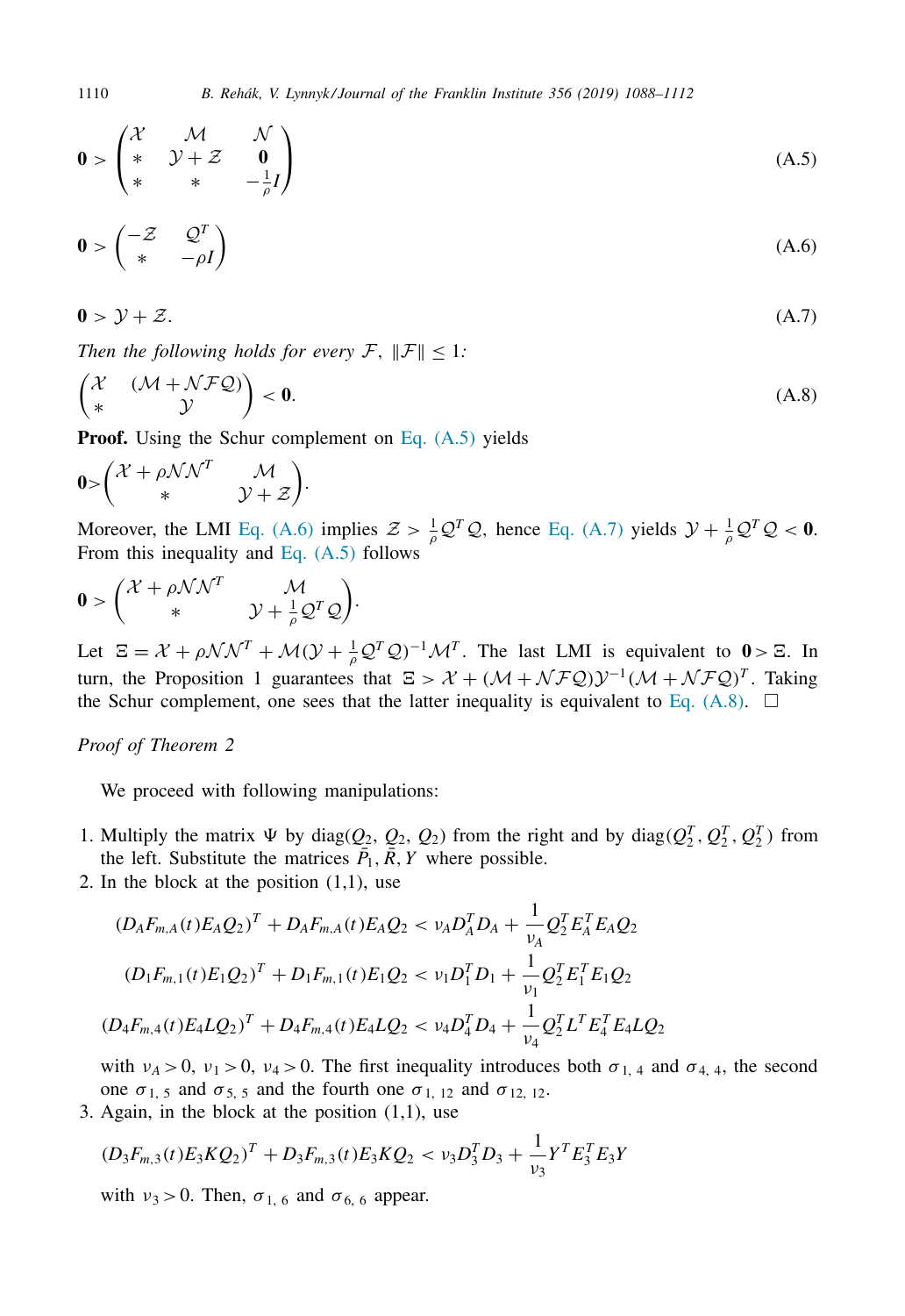- <span id="page-23-0"></span>4. Using the [Corollary](#page-21-0) 2 and [\(28\),](#page-10-0) remove the terms containing uncertainties in the blocks on the positions  $(1,2)$  and  $(2,1)$ . This changes also the block on the position  $(2,2)$ , also  $\sigma_{1,7}$ ,  $\sigma_{7,7}$ ,  $\sigma_{1,8}$ ,  $\sigma_{8,8}$ ,  $\sigma_{1,13}$ ,  $\sigma_{13,13}$  appear.
- 5. Apply the [Corollary](#page-21-0) 3 together with [\(27\)](#page-10-0) on the term  $-\bar{\tau}\mu\left(\frac{D_2F_{m,2}(t)E_2Q_2}{\epsilon D_2F_{m,2}(t)E_2Q_2}\right)$  on the positions

 $(1, 3), (2, 3)$  and  $(3, 1), (3, 2)$  with  $\mathcal{N} = \bar{\tau} \mu \binom{D_2}{\epsilon D_2}, \ \mathcal{F} = F_{m,2}, \ \mathcal{Q} = E_2 \mathcal{Q}_2.$ 

6. In the same positions, apply the [Corollary](#page-21-0) 3 on the term  $-\mu \bar{\tau} \left( \frac{D_3 F_{m,3}(t) E_3 Y}{\epsilon D_3 F_{m,3}(t) E_3 Y} \right)$ . The terms on the positions  $(1,10)$ ,  $(2,10)$ ,  $(1,11)$ ,  $(2,11)$ ,  $(10,10)$  and  $(11,11)$  arise.

Finally, use [Theorem](#page-10-0) 1.

# **References**

- [1] J. [Lunze,](http://refhub.elsevier.com/S0016-0032(18)30320-X/sbref0001) Feedback Control of [Large-Scale](http://refhub.elsevier.com/S0016-0032(18)30320-X/sbref0001) Systems, Prentice Hall, Hemel Hempstead, 1992.
- [2] L. [Bakule,](http://refhub.elsevier.com/S0016-0032(18)30320-X/sbref0002) [Decentralized](http://refhub.elsevier.com/S0016-0032(18)30320-X/sbref0002) control: status and outlook, Ann. Rev. Control 38 (2014) 71–80.
- [3] R. [Abraham,](http://refhub.elsevier.com/S0016-0032(18)30320-X/sbref0003) J. [Lunze,](http://refhub.elsevier.com/S0016-0032(18)30320-X/sbref0003) Modelling and [decentralized](http://refhub.elsevier.com/S0016-0032(18)30320-X/sbref0003) control of a multizone crystal growth furnace, Int. J. Robust Nonlinear Control 2 (1992) 107–122.
- [4] P. [Massioni,](http://refhub.elsevier.com/S0016-0032(18)30320-X/sbref0004) R. [Fraanje,](http://refhub.elsevier.com/S0016-0032(18)30320-X/sbref0004) M. [Verhaegen,](http://refhub.elsevier.com/S0016-0032(18)30320-X/sbref0004) Adaptive optics application of distributed control design for decomposable systems, in: Proceedings of the Joint 48th IEEE Conference on Decision and Control and 28th Chinese Control Conference, Shanghai, China, 2009, pp. [7118–17113.](http://refhub.elsevier.com/S0016-0032(18)30320-X/sbref0004)
- [5] G.E. [Stewart,](http://refhub.elsevier.com/S0016-0032(18)30320-X/sbref0005) D.M. [Gorinevsky,](http://refhub.elsevier.com/S0016-0032(18)30320-X/sbref0005) G.A. [Dumont,](http://refhub.elsevier.com/S0016-0032(18)30320-X/sbref0005) Feedback controller design for a spatially distributed system: the paper machine problem, IEEE Trans. Control Syst. Technol. 11 (5) (2003) 612–628.
- [6] I. [Herman,](http://refhub.elsevier.com/S0016-0032(18)30320-X/sbref0006) D. [Martinec,](http://refhub.elsevier.com/S0016-0032(18)30320-X/sbref0006) J. [Veerman,](http://refhub.elsevier.com/S0016-0032(18)30320-X/sbref0006) Transients of platoons with [asymmetric](http://refhub.elsevier.com/S0016-0032(18)30320-X/sbref0006) and different Laplacians, Syst. Control Lett. 91 (2016) 28–35.
- [7] M. [Hovd,](http://refhub.elsevier.com/S0016-0032(18)30320-X/sbref0007) S. [Skogestad,](http://refhub.elsevier.com/S0016-0032(18)30320-X/sbref0007) Control of symmetrically [interconnected](http://refhub.elsevier.com/S0016-0032(18)30320-X/sbref0007) plants, Automatica 30 (1994) 957–973.
- [8] L. [Bakule,](http://refhub.elsevier.com/S0016-0032(18)30320-X/sbref0008) J. [Lunze,](http://refhub.elsevier.com/S0016-0032(18)30320-X/sbref0008) [Decentralized](http://refhub.elsevier.com/S0016-0032(18)30320-X/sbref0008) design of feedback control for large-scale systems, Kybernetika 24 (1988)  $1-100$ .
- [9] D.L. [Córdoba,](http://refhub.elsevier.com/S0016-0032(18)30320-X/sbref0009) R. [Ortega,](http://refhub.elsevier.com/S0016-0032(18)30320-X/sbref0009) An [observer-based](http://refhub.elsevier.com/S0016-0032(18)30320-X/sbref0009) scheme for decentralized stabilizaation of large-scale systems with application to power systems, Asian J. Control 17 (2015) 124–132.
- [10] O. [Demir,](http://refhub.elsevier.com/S0016-0032(18)30320-X/sbref0010) J. [Lunze,](http://refhub.elsevier.com/S0016-0032(18)30320-X/sbref0010) Networked control of symmetrically [interconnected](http://refhub.elsevier.com/S0016-0032(18)30320-X/sbref0010) systems, in: Proceedings of the 19th Mediterranean Conference on Control and Automation, Corfu, Greece, 2011, pp. 1014–1021.
- [11] G. [Antonelli,](http://refhub.elsevier.com/S0016-0032(18)30320-X/sbref0011) [Interconnected](http://refhub.elsevier.com/S0016-0032(18)30320-X/sbref0011) dynamic systems: An overview on distributed control, IEEE Control Syst. 33 (1) (2013) 76–88.
- [12] L. [Bakule,](http://refhub.elsevier.com/S0016-0032(18)30320-X/sbref0012) M. de la [Sen,](http://refhub.elsevier.com/S0016-0032(18)30320-X/sbref0012) [Decentralized](http://refhub.elsevier.com/S0016-0032(18)30320-X/sbref0012) stabilization of networked complex composite systems with nonlinear perturbations, in: Proceedings of the IEEE International Conference on Control and Automation, Christchurch, New Zealand, 2009, pp. 2272–2277.
- [13] L. [Bakule,](http://refhub.elsevier.com/S0016-0032(18)30320-X/sbref0013) M. de la [Sen,](http://refhub.elsevier.com/S0016-0032(18)30320-X/sbref0013) M. [Papík,](http://refhub.elsevier.com/S0016-0032(18)30320-X/sbref0013) B. [Rehák,](http://refhub.elsevier.com/S0016-0032(18)30320-X/sbref0013) [Decentralized](http://refhub.elsevier.com/S0016-0032(18)30320-X/sbref0013) stabilization of complex systems with delayed feedback, in: Proceedings of the 13th IFAC Symposium on Large Scale Complex Systems: Theory and Applications LSS, Shanghai, China, 2013, pp. 31–36.
- [14] L. [Bakule,](http://refhub.elsevier.com/S0016-0032(18)30320-X/sbref0014) M. [Papík,](http://refhub.elsevier.com/S0016-0032(18)30320-X/sbref0014) B. [Rehák,](http://refhub.elsevier.com/S0016-0032(18)30320-X/sbref0014) [Decentralized](http://refhub.elsevier.com/S0016-0032(18)30320-X/sbref0014) *H*-infinity control of complex systems with delayed feedback, Automatica 67 (2016) 127–131.
- [15] L. Bakule, Stabilization of uncertain switched symmetric composite systems, Nonlinear Anal. Hybrid Syst. 1(2) (2007) 188–197.
- [16] P. [Deshpande,](http://refhub.elsevier.com/S0016-0032(18)30320-X/sbref0016) P. [Menon,](http://refhub.elsevier.com/S0016-0032(18)30320-X/sbref0016) C. [Edwards,](http://refhub.elsevier.com/S0016-0032(18)30320-X/sbref0016) I. [Postlethwaite,](http://refhub.elsevier.com/S0016-0032(18)30320-X/sbref0016) A distributed control law with guaranteed LQR cost for identical dynamically coupled linear systems, in: Proceedings of the American Control Conference, San Francisco, California, USA, 2011, pp. 5342–5347.
- [17] P. [Massioni,](http://refhub.elsevier.com/S0016-0032(18)30320-X/sbref0017) M. [Verhaegen,](http://refhub.elsevier.com/S0016-0032(18)30320-X/sbref0017) Distributed control for identical dynamically coupled systems: A [decomposition](http://refhub.elsevier.com/S0016-0032(18)30320-X/sbref0017) approach, IEEE Trans. Autom. Control 54 (2009) 124–135.
- [18] L. [Bakule,](http://refhub.elsevier.com/S0016-0032(18)30320-X/sbref0018) M. [Papík,](http://refhub.elsevier.com/S0016-0032(18)30320-X/sbref0018) B. [Rehák,](http://refhub.elsevier.com/S0016-0032(18)30320-X/sbref0018) Stabilization of decentralized networked complex systems with [multiple-packet](http://refhub.elsevier.com/S0016-0032(18)30320-X/sbref0018) transmission, in: Proceedings of the 6th IEEE International Conference on Cybernetics and Intelligent Systems (CIS), Manila and Pico de Loro, Philippines, 2013.
- [19] D. [Nešic,](http://refhub.elsevier.com/S0016-0032(18)30320-X/sbref0019) A. [Teel,](http://refhub.elsevier.com/S0016-0032(18)30320-X/sbref0019) D. [Carnevale,](http://refhub.elsevier.com/S0016-0032(18)30320-X/sbref0019) Explicit computation of the sampling period in emulation of controllers for nonlinear [sampled-data](http://refhub.elsevier.com/S0016-0032(18)30320-X/sbref0019) systems, IEEE Trans. Autom. Control 54 (3) (2009) 619–624.